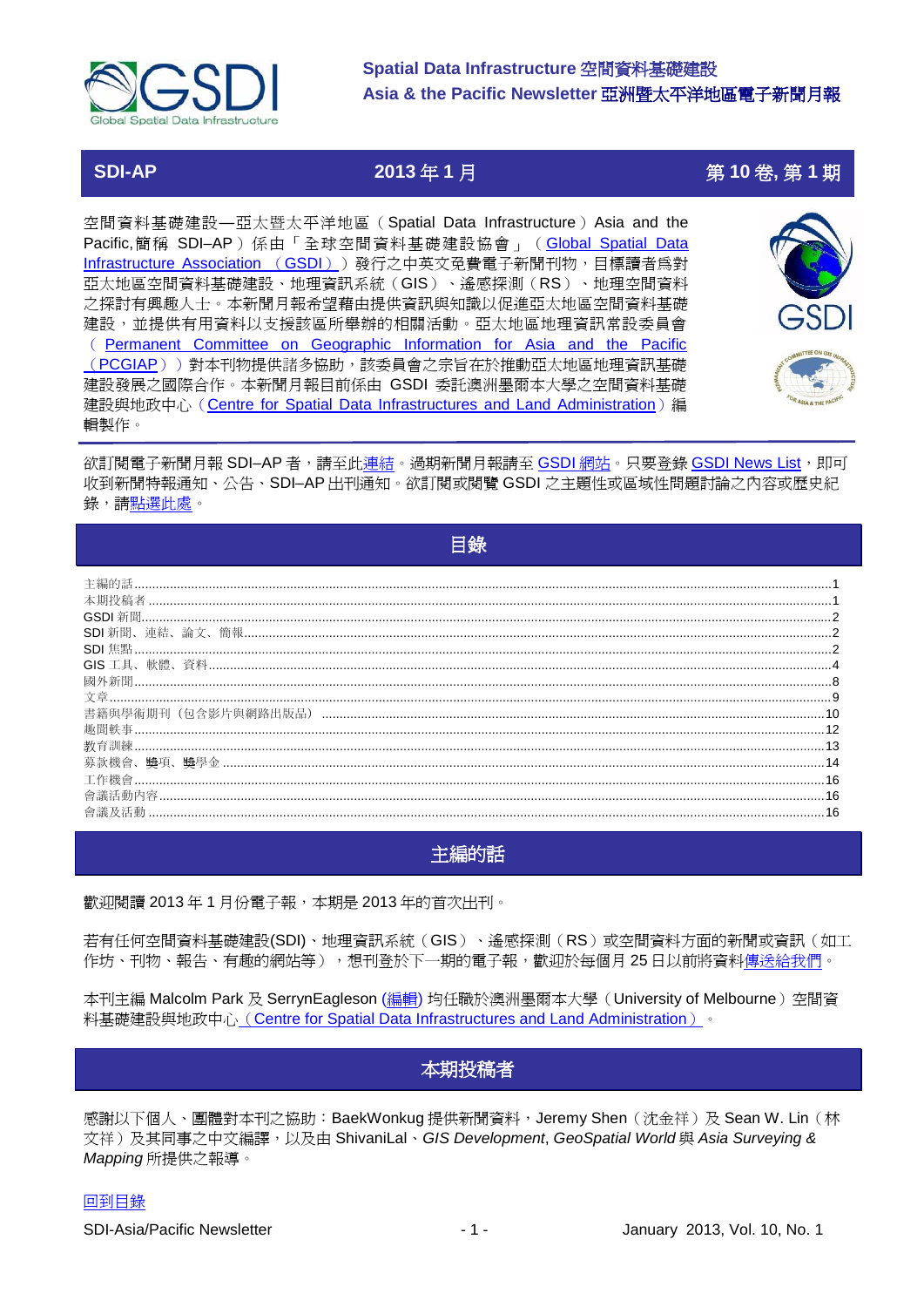

## **GSDI** 新聞

#### <span id="page-1-0"></span>免費加入國際地理空間學會(**IGS**)

在最近一次的會議中,GSDI 董事會通過一項提議,開放讓來自低收入國家的個人在提供對全球社群有價值的特 定資訊來替代年費的情況下,加入國際地理空間學會(IGS)。有興趣加入者只要將您的專業履歷上傳到全球擴 展中的地理空間專家的內部連結。IGS 會員擁有的福利都詳述於 [http://www.igeoss.org/benefits](https://owa.unimelb.edu.au/owa/redir.aspx?C=54c2b4d3973d480282dc7c38384f4204&URL=http%3a%2f%2fwww.igeoss.org%2fbenefits) 這個網址。如您 欲了解更多資訊, 請連繫 GSDI 協會執行長 [Harlan Onsrud](mailto:onsrud@gsdi.org)。

#### <span id="page-1-1"></span>[回到目錄](#page-0-0)

## **SDI** 新聞、連結、論文、簡報

#### **SDI** 應用指南更新

SDI 應用指南的維基版本,已經更新了第 10 章,反映最新的標準版本及通俗版本。我們在找編輯更新其他章節。 大約下次 GSDI 大會之前的三個月,我們會找一天制定「2013 年 SDI 應用指南」的 PDF 版本。透過 PDF 檔案 及訂定出版日期,它可以闡明文件的參考及引用資料,並且瞭解時間上的關聯。 如果您對協助更新任何章節有興趣,請與 [Douglas Nebert](mailto:ddnebert@usgs.gov) 連絡。

#### 美國聯邦地理資料委員會 **–** 地理空間標準最新消息

#### 印度 **–** 國家地理空間政策亟需滿足國家空間資料基礎建設

對印度而言,要成為國際上的領導國家必須擁有先進的系統,以矩陣設計的科技和能夠測量出標準差距的衡量方式, 資料搜尋和管理空間資料的技術 來源:全球地理空間週刊

#### <span id="page-1-2"></span>[回到目錄](#page-0-0)

## **SDI** 焦點

本週的 SDI 焦點內容由 [Sam Amirebrahimi](mailto:amis@unimelb.edu.au) 所提供,在他 2011 年開始博士學位的課程之前, 山姆已經取得地理空間技術的碩士學位,並在 2011 年獲得維多利亞"調查與地理科學"項目 的最高榮譽。山姆目前是墨爾本大學的博士學生,他的研究內容主要是關於整合建立資訊 模型 (BIM)和地理資訊系統(GIS), 以提供在城市中建構複雜的基礎建設時能夠有效管 理城市內外的風險。他自 2010 年加入了空間資料基礎建設和土地管理中心的會員,同時也是該中心的 研究助理(RA)。





#### 建立資訊模型和 3D 都市模型整合,評估都會地區極端風險事件帶來各種層面的影響

高度風險雖然發生的機率很少,但是一旦發生後果往往非常嚴重,我們通常無法預測此種風險發生的 時機,而且此種事件的發生與風險有相當高的相互作用關係(Kunreuther, Meyer et al. 2004)。這些事件(例如:地 震、水災、爆炸等等)可能會對重要的基礎建設和高密度人口的區域以及垂直發展(往地面上或地面下延伸)的 都會地區帶來社會層面,經濟層面的風險,也可能造成物質上的損失。這些風險對於提供市民安全居住環境和重要 基礎建設的城市來說是一大威脅,因此需要有效的風險管理方式和緊急應變措施。由於這些突發事故的發生時機 是無法預測的,我們必須使用特別的風險管理方式,重點放在"結果分析"以決定極端嚴重的緊急事故發生時會造 成的結果,根據這些分析結果來決定風險處理的方式並制定減緩影響程度的策略。

全面性的了解極端風險事件對都市地區的影響是很困難的,因為都會地區的環境相當複雜,每一個環節彼此都緊 密相連(Pederson, Dudenhoeffer et al. 2006),環境越複雜,分析的難度就越大。另一方面,此種情況對於建築 物的影響可能是直接也可能是間接的,除了直接的影響之外,風險事件造成的破壞可能會是在一開始事件發生過 後所衍生出來的間接風險,隨著時間的推移對都會地區造成連續的影響。在某些案例中,風險事件造成的影響或 影響的來源可能位於不同或是相異的環境中(例如:室內,室外或是地下),造成分析上的困難。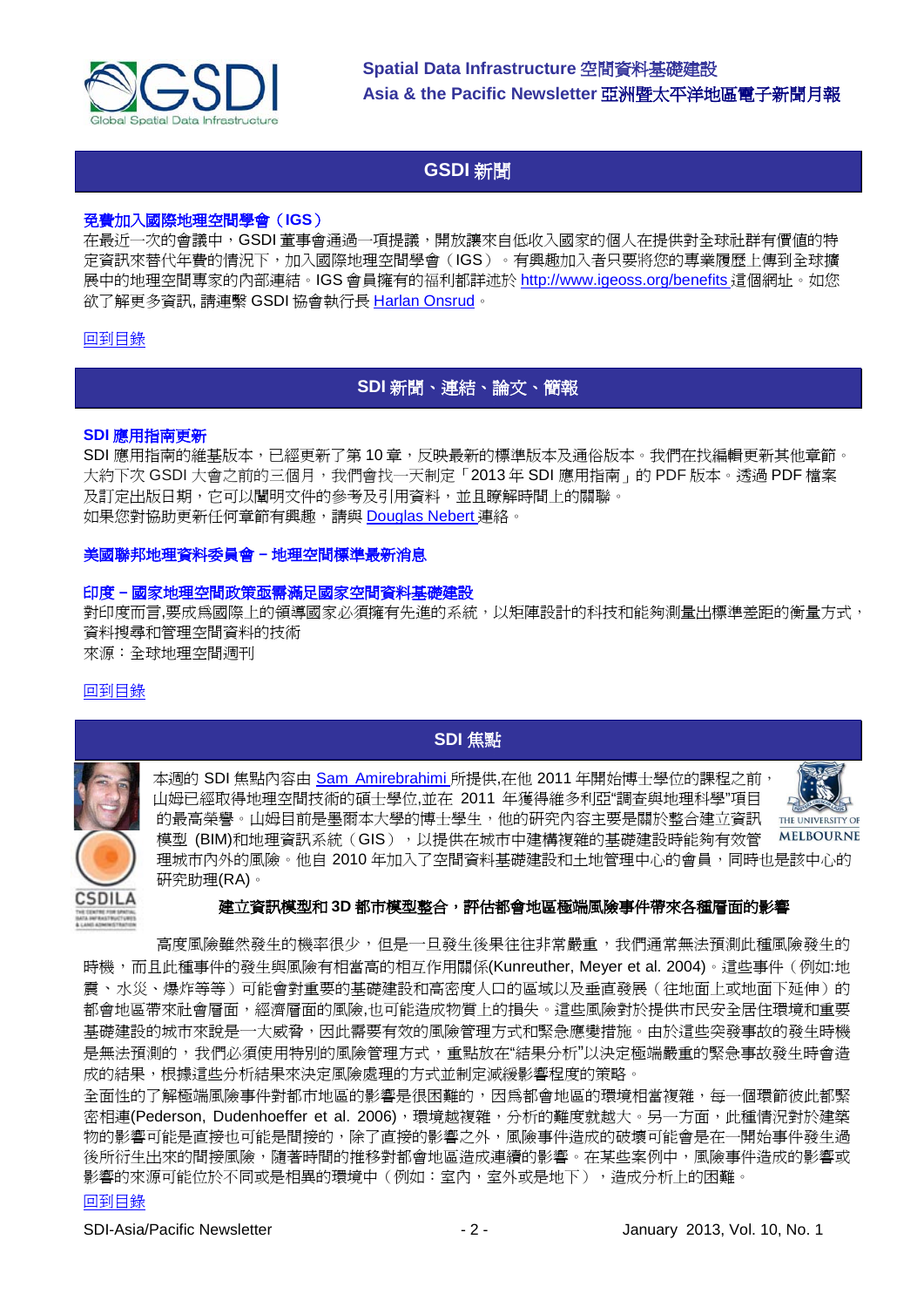

過去幾十年來學者們不斷研究各種方法和工具來模擬(製作模型)極端風險事件的演變情況,並在災害發生前或 災害一發生後馬上評估其影響,這些工具可被應用在工程和計畫上,或是減緩災害的緊急應變措施上。但是目前 的工具所涵蓋的範圍不是過於廣泛 – 從宏觀的角度處理問題- 就是過於狹隘,僅著重在單一的基礎建設上或是從 單一的角度分析(例如:一個建築物的結構),此外,這些工具和方法(除了少數的例外)無法建構出相互連結 的大規模 3D 的環境(從室內到室外的相異環境),但這卻是分析這些環境最完善的方式。因此,他門的分析僅 限於針對單一情況的解析,彼此並無關聯,這些限制使此工具無法提供決策者一個全面性的角度。

Druzdzel and Flynn (2002)認為造成目前系統上這些限制的一個可能原因與資料的問題相關(研究人員缺乏完整 的資料因此無法提供全面性的分析; 或是資料品質的問題),因為分析風險事件對建築物的影響並有效的將這些 影響視覺化主要仰賴資料來源的豐富性。因此,為了發展一項工具能夠提供完整的分析,首先,所有與建築物實 體相關的資料 – 從宏觀到微觀的空間資料- 必須被放在一起,儲存在一個系統化的體系當中,並以清楚定義的資 料模型支持。此外,這些資料可以從各種來源整合成彼此相互融合的資料,以一致的資料模型經過合適的確認機 制輸入到應用的系統中。

檢視目前所有的評估工具後,我們發現所有的調查工具都缺乏完整而豐富的資料(因此無法提供一個完整分析所 需要的資料)作為分析的基礎,大部份的情況都需要使用者使用工具當中內建的模型來建立實體的 3D 環境(用 簡單的幾何工具,例如方盒或圓筒),或是從特定的相關格式中輸入資料(針對特定的研究所需的分析工具), 但此種情況有其自身的限制。在不同的情況下,這些格式缺乏詳細的幾何資訊,或是完全忽視資料組當中不同建 築物的地誌和語意。在這種情況中,許多重要的分析是不可能完成的,而且會造成對都會地區複雜環境的分析結 果脫離現實或不完整。



圖ㄧ:研究架構

最近這幾年來隨著虛擬 3D 城市模型的導入和空間領域各種交換格式的發展,例如 CityGML (Kolbe 2009),許多 有關都會地區大量或小規模的資料(從區域地理空間到建築物內)的資料都能夠取得,能夠支持許多不同程度的 幾何圖形(LODs), 以及不同概念的語意。虛擬 3D 城市的模型是透過 3D 地理虛擬環境(Dollner, Baumann et al. 2006) 取得地理空間中都會地區的資料,它們能夠整合相異地理環境的資料,使用單一的框架,並包含建築物本 身,植被,以及電力網絡的模型和交通道路系統等等(hijazi, Ehlers et al. 2011)。使用 3D 城市的模型(例如: CityGML) 能使研究人員發展出針對都會地區進行詳細且複雜的分析,並且提供大規模或中等規模以上的框架 (例如:洪災分析,無接縫使用室內/室外的電力網絡管理等)。

在建築,工程和建設(AEC)等產業當中也可利用類似的方式發展出建物資料模型(BIM),以宏觀的角度創造出 複雜而一致的發展(例如特定的建築物或地點)提供相當多的細節(比 3D 虛擬城市模型更詳細),同時也包含 小規模建築物裡面詳細的幾何與語意情況,BIM 是一種知識庫,也是資料管理的工具,以整個系統提供有關ㄧ個 建築物的最新資料來進行資料管理的一種方式,這也是它主要的價值。建築物內每一個物體都有許多特性可供我 們描述,也有其獨特的行為,與模型內其他物體也有關係的連結。在 BIM 當中,建築物的每一部分都是一個單 位讓我們能夠了解建築物的特性(Karimi and Akinci 2010 p.11)。

以上的技術在不同的分析工具中都被分別使用過,目的是為災害評估和影響分析提供豐富的資料基礎。但是這些 工作的範圍僅限於其設計當時所定義的規模(大或小),BIM 和 3D 虛擬城市模型的整合(Isikdag, Aouad et al. 2007)似乎能夠解決資料豐富性和可用性的問題,針對複雜環境中極端風險事件所帶來的影響特別製定出完整的 3D 環境,提供各種應用方式。然而,雖然學者們試過很多次整合這兩種模型,在資料上要完全整合目前尙未實 現。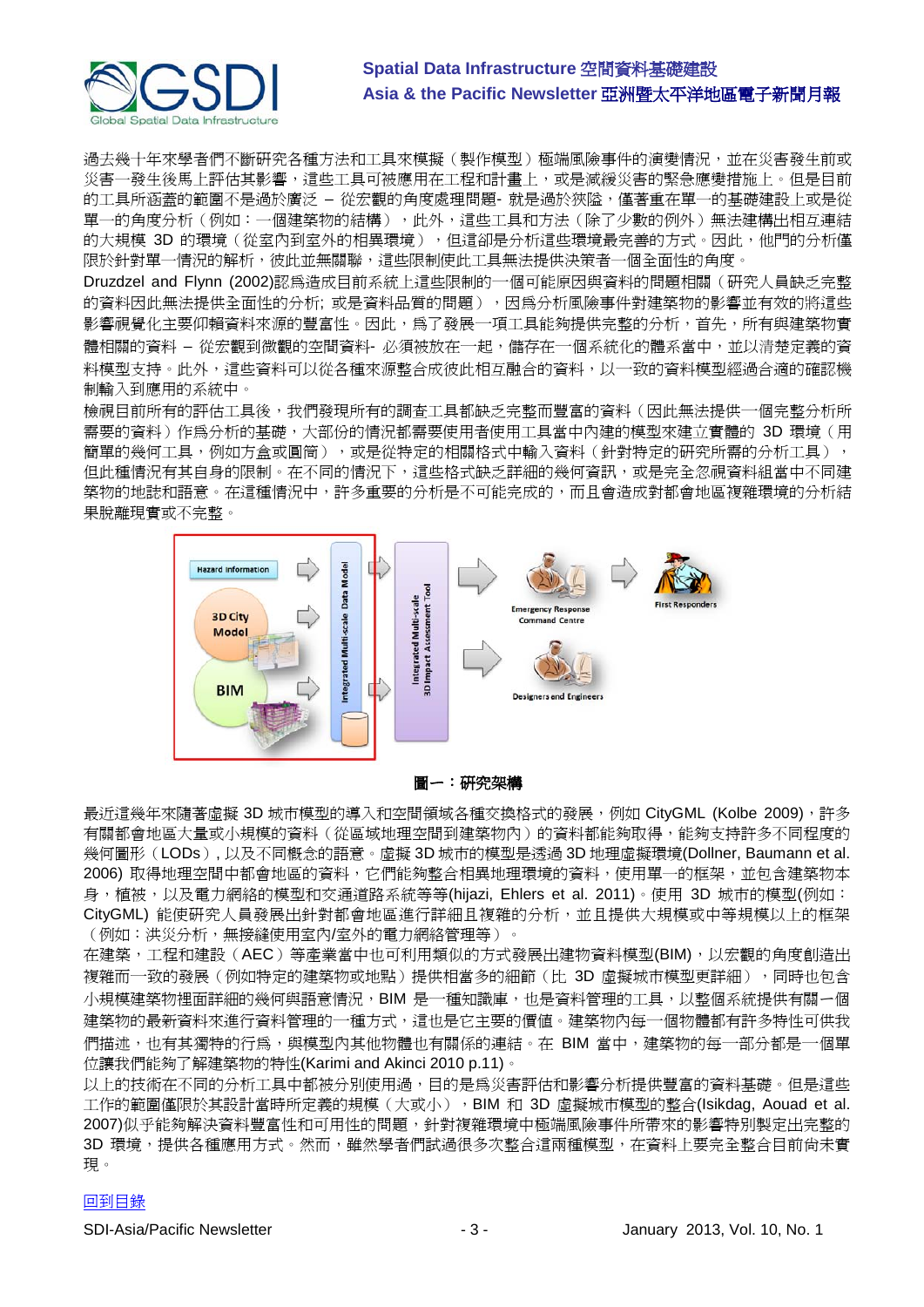

為了解決上述所提及的問題,我的研究 ( 自 2011 年開始 ) 目的是發展資料基礎以支持新的分析方式,在各種規 模上評估極端風險事件對於都會地區實體建築物的影響(見圖一),屬於澳洲研究委員會(Australian Research Council, ARC)與墨爾本大學和昆士蘭大學共同合作的專案。這個資料基礎(資料模型)同時使用 BIM 和 3D 虛 擬城市模型,會是評估影響工具中的資料基礎,能夠讓研究人員更完整地分析極端風險事件對於城市各種實體層 面的影響。

我希望能夠在此研究中使用新的影響評估方式,並以整合的方式使用 BIM 和 3D 城市模型作為研究的一部分,因 此本研究能夠更有效地在都市地區極端風險事件發生前預估災害事件可能造成的實質影響,讓有關單位提前制訂 應變措施以減少災害對基礎建設和人身安全的影響。

#### 參考文獻

Dollner, J., K. Baumann, et al. (2006). Virtual 3D City Models as Foundatio of Complex Urban Information Spaces. Vienna, CORP.

Druzdzel, M. J. and R. R. Flynn (2002). Decision Support Systems. Encyclopedia of Library and Information Science. A. Kent. New York, Marcel Dekker Inc.

hijazi, I., M. Ehlers, et al. (2011). Initial Investigation for Modeling Interior Utilities Within 3D Geo Context: Transforming IFC-interior Utility to CityGML/UtilityNetworkADE. Advances in 3D Geo-Information Sciences. T. H. Kolbe and C. Nagel.

Isikdag, U., G. Aouad, et al. (2007). Investigating the applicability of IFC in geospatial environment in order to facilitate the fire response management process. 24th CIB-W78 Conference: Bringing ICT Knowledge to Work. Maribor, Slovenia.

Karimi, H. A. and B. Akinci (2010). CAD and GIS Integration. Boca Raton, FL, U.S., Taylor and Francis Group.

Kolbe, T. H. (2009). Representing and Exchanging 3D City Models with CityGML. Lecture Notes in Geoinformation and Cartography Springer**:** 15-31.

Kunreuther, H., R. Meyer, et al. (2004). Risk Analysis for Extreme Events: Economic Incentives for Reducing Future Losses. Gaithersburg, Maryland, U.S., National Institute of Standards and Technology.

Pederson, P., D. Dudenhoeffer, et al. (2006). Critical Infrastructure Interdependency Modeling: A Survey of U.S. and International Research. Idaho Falls, Idaho, Idaho National Laboratory.

Yet-Pole, I. and T.-L. Cheng (2008). "The development of a 3D risk analysis method." Journal of Hazardous Materials **153**: 600–608.

編輯群歡迎各位投稿焦點內容。

#### <span id="page-3-0"></span>[回到目錄](#page-0-0)

## **GIS** 工具、軟體、資料

#### [寮國最新地圖讓人一目瞭然](http://laovoices.com/new-map-of-laos-to-resolve-confusion/)

為了解決製作地圖時使用不同來源所造成的問題,寮國目前正在製作新的國家地理資料,提供大眾作為寮國正式 的官方地圖。

… 芬蘭支持的"加強寮國 PDR [國家地理空間服務](http://www.finnmap.com/ATA%20Programme.pdf)"計畫(PDF)目的是健全國家地理部門的發展,產製包含整個寮國 的地形基礎圖資,此計劃預計需花費 6 百萬歐元。此地圖製作完成後將會公開給大眾作為官方使用的地圖版本。 寮國已經有許多的地形基礎圖資,主要來源是個人的資料庫而非官方的國家地理部門,導致於地圖出現歧異,也 不可靠,資料也可能過時。另一個問題是這些地圖上所使用的寮國文字與寮國字母並不一致,因此地名的拼法讓 人非常困惑。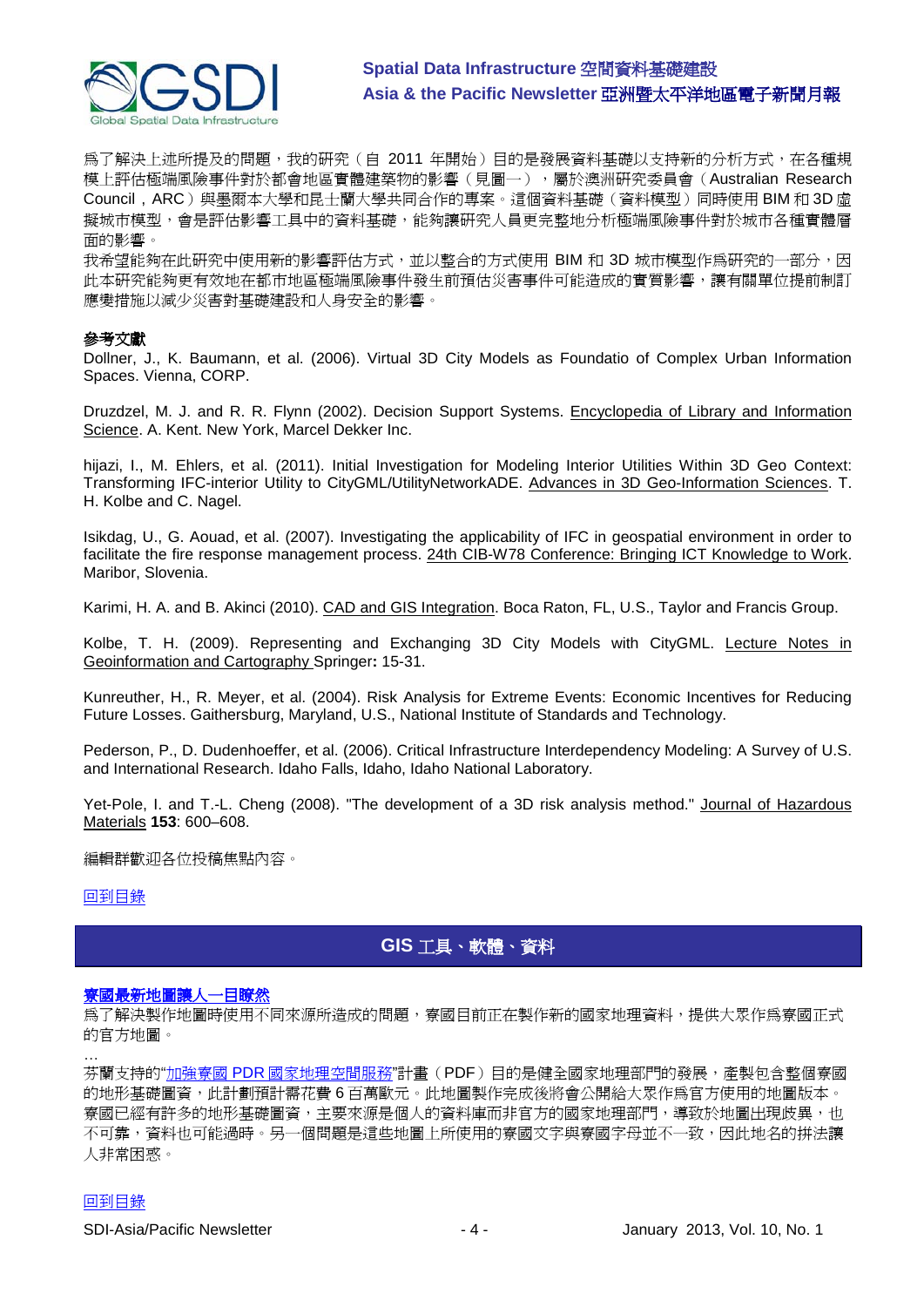

國家地理部門尚未完成寮國全境的地圖資料,但是他們擁有比其他來源更詳細的資料,Buasoth 先生邀請手上持 有有用資訊的人直接聯繫該部門。

地圖資料的確應用範圍廣泛,包括土地和天然資源管理,農業,公眾就業計畫,災害管理以及國防安全。寮國政 府今年初時同意地理資訊對於社會與經濟發展習習相關,因此提高了相關委員會的層級。委員會的成員們現在包 括農業和林業部門的官員,自然資源和環境部門,公眾就業和交通運輸部門,能源和礦業,以及理工學院和國立 寮國大學。此地圖完成時能夠提供給政府,私人部門和大眾更好的地圖資訊,提供即時且正確的基礎支持地理空 間基礎建設的發展。

#### 來源:寮國 GIS [委員會](http://www.ngdlaos.la/2012/02/15/gis-committee-2/)

這個委員會的主要目標是改善該國不同組織當中地理空間的應用合作,以避免各部門重複工作。該委員會原本成 立於 2003年,但自此只開過一次會議。現在有了芬蘭的支持(SNGS0這個委員會又開始工作並進行相關會議, 自第一次 2003 年的會議以來,第二次的會議是於 2011 年 12 月在國家地理部門舉辦)。委員會包含農業和林業 部門的首長,自然資源和環境部長,行業貿易部長,以及相關部門的首長例如健康,教育和運動部門,公眾就業 和交通運輸規劃和投資等。此委員會其中一項重要的工作是建立國家空間資料基礎建設(NSDI)並進行協調的工作, 國家空間資料基礎建設包含改進資料方向為較公開的方式,促進有效利用科技分享資料並建立國家級的標準。另 一項重要工作是提供整個 GIS 社團的溝通架構和管道,國家地理部門的網站提供 GIS 委員會的會員和非會員自由 討論,同時此部門也旨在提供地理空間資料的使用意識,促進公眾了解國家空間資料基礎建設作為國家資源的重 要性。

#### [寮國:國家地理部門分享產品和服務研討會\(](http://www.ngdlaos.la/2012/10/17/%E0%BA%9D%E0%BA%B6%E0%BA%81%E0%BA%AD%E0%BA%BB%E0%BA%9A%E0%BA%AE%E0%BA%BB%E0%BA%A1%E0%BA%AA%E0%BA%B3%E0%BA%A1%E0%BA%B0%E0%BA%99%E0%BA%B2%E0%BB%80%E0%BA%9C%E0%BA%B5%E0%BA%8D%E0%BB%81%E0%BA%9C%E0%BB%88/)2012 年 10 月 15-18 日)

此研討會的目的是分享國家地已部門的產品資訊和服務,並提供研究和地圖中心的資訊。與會人員包含 14 個政 府部門共 33 位人員,研討會的目標是促進相關人員更了解國家地理部門所提供的產品和服務,並建立中央和地 方政府溝通的橋樑。透過此研討會,與會人士可了解國家地理部門以及其相關產品和最新科技,例如網站服務和 資訊溝通科技(ICT)。

#### 美國 **–** [政府問責局報告表示地理空間資訊蒐集產生重複的現象](http://www.geospatialworld.net/News/View.aspx?id=25933_Article)

美國政府問責局最新出爐的<u>報告</u>顯示各部門間缺乏良好的溝通和協調,導致許多納稅人的錢被浪費在重複的工作 上。該報告所說有關地理空間的投資部分到底影響程度多大屬於未知的資訊,但是此報告表示聯邦政府浪費很多 錢在重複蒐集相同的地理空間資訊。

來源:全球地理空間週刊和 [AOL](http://gov.aol.com/2012/11/27/report-faults-governments-duplication-in-spending-for-geospatia/)

#### [重力地圖顯示月球形成導致傷痕累](http://www.guardian.co.uk/science/2012/dec/06/gravity-map-moon-formative-years)累

葛力衛星地圖提供月球表面相當微小的細節,讓我們了解太陽系形成的過程(最強的重力是紅





科學家已經將月球的表面和內容徹底地研究過,結論是距離我們最近 的月球在早期形成時受到很大的衝擊力,遠超過之前的假設。 地球的地殼移動和地表損失造成我們失去了了解地球早期形成時期的 證據,但是月球在過去的 45 億年以來一直保持不變,其岩石,火山 口和組成都能幫助我們了解太陽系的星球形成的方式。



研究月球內部能讓科學家了解早期太陽系的情況,並推論出地球早期

形成的奧妙。 資料來源:衛報[和美國太空總署](http://www.guardian.co.uk/science/video/2012/dec/06/nasa-grail-satellites-gravity-map-moon-video)

以及[:月有陰晴圓缺:美國太空總署如何建立月球的重力地圖](http://www.guardian.co.uk/science/interactive/2012/dec/06/nasa-gravity-map-moon-interactive) – 互動式網頁

#### 網路地圖 **– CDC** 用 **FluView** [追蹤感冒的影響範圍](http://blog.gisuser.com/2012/12/07/webmaps-cdc-tracking-the-spread-of-influenza-with-fluview/)



CDC 已經出版了一個很聰明的網路地圖能夠讓使用者快速且輕易的追蹤流行感冒影響 的範圍,這個每週由 ILNET 提供最新資料的地圖同時也能夠模擬病毒傳播的時間和季 節,每一個州都與美國衛生部門的網站相連,該網站提供更詳盡的資料,其中統計的地 圖和原始資料都能夠讓使用者下載。 來源:就是地理部落格

#### [以將近即時的速度更新美國疾病的影響範圍](http://www.theatlanticcities.com/technology/2012/02/mapping-americas-sickness-near-real-time/1201/)

- 西雅圖的人飽受流行性感冒之苦

- 華盛頓特區的人開始有頭痛和發燒的症狀發生

## [回到目錄](#page-0-0)

SDI-Asia/Pacific Newsletter - 5 - January 2013, Vol. 10, No. 1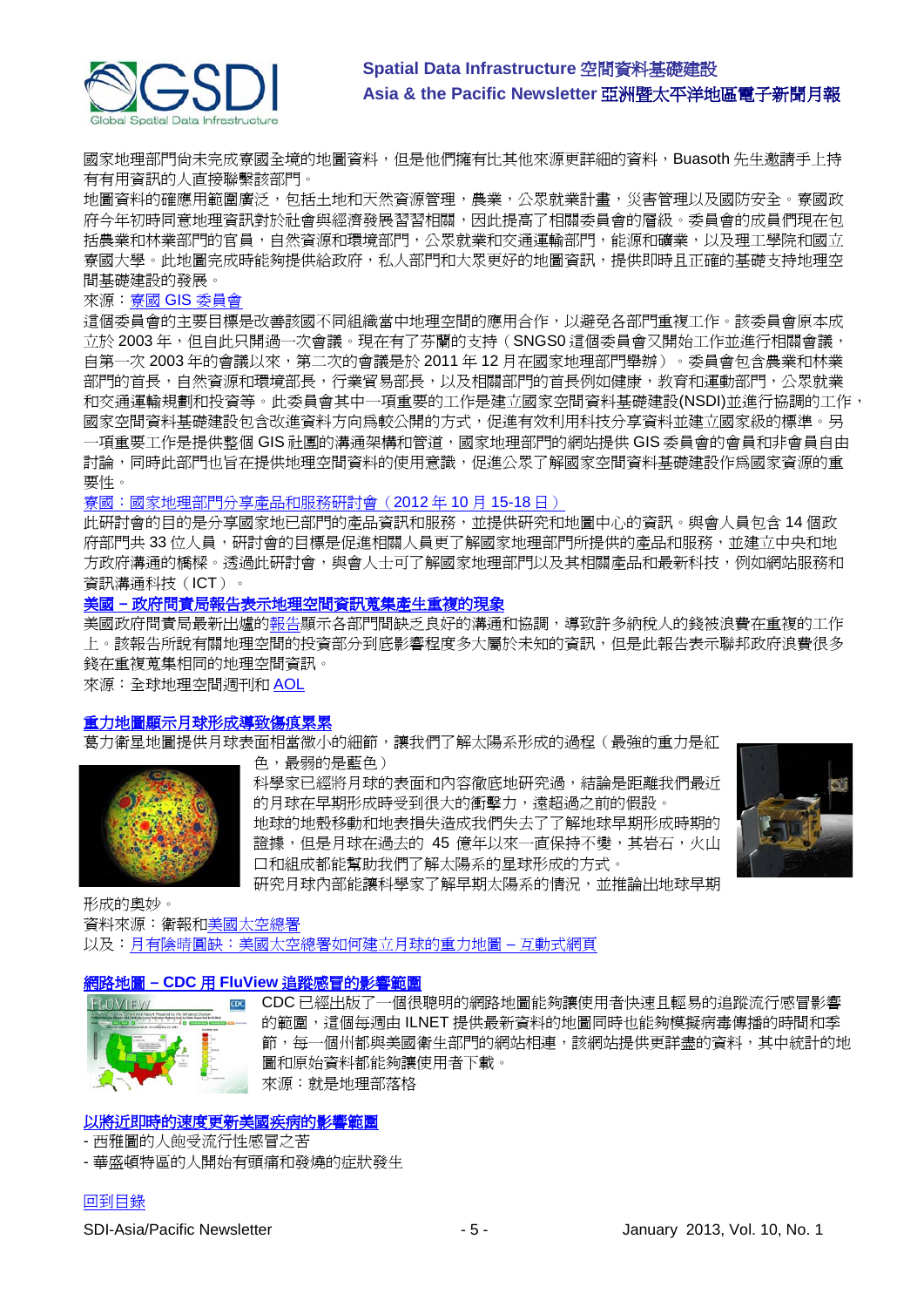

- 鳳凰城的一位民眾開始得到男性專屬的流行性感冒 – 一種傳說中男性會比女性有更痛苦的症狀的感冒 所有這些看似聰明而且似非似真的點滴描述都是從"生病氣象台"截取的,這是一個提供全世界各個都市人們健康 情況的網站(網站發起的座右銘是"用說的,別傳染"),美國人口普查部門犯罪趨勢地圖的專家 Graham Dodge 是其中一位網站發起人,這個網站提供將近即時的地圖,透過顏色區塊讓人了解各種疾病爆發的地區;如果你把 地圖放大,你就可以看到一些地區的人們對於失業情況在發牢騷。 來源:大西洋"城市"報

#### [感冒網站提供疾病爆發的預測](http://www.scientificamerican.com/podcast/episode.cfm?id=flu-web-searches-predict-disease-ou-12-12-11&WT.mc_id=SA_WR_20121212)

天氣預報的模型與民眾感冒症狀的資料相結合讓研究人員能夠預測感冒爆發的地點。 來源:美國科學人

#### **2012** [年的地圖](http://www.theatlanticcities.com/design/2012/12/2012s-year-maps/4196/)

地圖製作跟以往已經大部相同,現實生活中的發展和各種災害不斷發生,但對於製圖人而言,要跟上事情發展的 速度讓他們忙不過來 – 今天可能得改變這裡的方向,明天要改變公路的出口。但他們的努力是很重要的,因為我 們九月份的時候從差強人意的 Apple 地圖學到了好的地圖是有多麼重要的教訓。

但是地理和資料的交叉點開始慢慢的會合,最好最新的地圖基本上跟電影和照片幾乎看起來是一樣的,這是因為 地圖製作與新的功能,例如觸碰式螢幕,時間軸和其隱含的資訊等互相融合的關係。製作出正確的地理和基礎建 設的地圖只是冰山一角,當你開始整合逐漸升高的海平面,黑道家族的聯盟,隱喻和啤酒時會發生什麼事呢? 來源:大西洋城市"年度最佳地圖…"

#### **Landsat 5** 在 **29** [年後終於大功告成](http://blog.gisuser.com/2012/12/27/usgs-comments-mission-accomplished-for-landsat-5-after-29-years/)

科技似乎就像是愛麗絲夢遊仙境裡面的兔子,Landsat 5 就是不斷地滴答作響…但是根據 USGS Landsat 5 也許 已經開始跑出正常的軌道而應該退休了,從 USGS 衍生出來的 Landsat 5 將會在未來幾個月內功成身退,終結史 上最長的衛星任務。以各種方式來衡量 Landsat 5 的任務都是空前的成功,提供無以倫比的資料,記錄全球土地 的變遷。USGS 會在此衛星幾次差點失敗的邊緣救回來,但是最近這幾次的失敗讓人確定 Landsat 5 應該退休了。 來源:"就是地理"部落格和 [GISUer.com](http://www.gisuser.com/content/view/28642/2/)



#### 最新 **Apple iOS6** [地圖讓警方提心吊膽](http://www.vicpolicenews.com.au/more-news/11081-police-concerned-with-apple-ios-6-mapping-system.html)

米得拉(Mildura)的警方提醒摩托車騎士使用 Apple iphone 的 iOS 6 系統所提供的 地圖時必須特別小心,因為過去幾週已經發生過幾次該地圖引導摩托車騎士到非摩托 車可騎的道路上。

當地警方已經開始大力呼籲非常沮喪的摩托車騎士,因為有些騎士被迫在使用他們 iphone 的導航結果被迫在莫瑞國家公園外等待救援。警方測試 iphone 的地圖系統後 證實該地圖將米得拉標示在國家公園的正中間,與實際情況差了70公里。 來源:維多利亞警方新聞

#### **Apple** [澳洲米得拉的迷路情況不完全是因為](http://www.guardian.co.uk/technology/2012/dec/11/apple-maps-fault-mildura-australia-confusion?INTCMP=SRCH) **Apple** 地圖的緣故

澳洲警方官方的地名圖集將"米得拉市"所涵蓋的區域涵蓋在 iphone 所使用的地圖中 **Apple** [在澳洲警方被導航至叢林迷路後重新修正地圖](http://www.guardian.co.uk/technology/2012/dec/10/apple-maps-life-threatening-australian-police?intcmp=239)

Apple 在米得拉警方事件和摩托車騎士迷路等發生後很快調整地圖的應用城市, 修正 地圖中不正確的城市位置。

來源:衛報



#### [志工協助製作達卡第一個公車地圖](http://www.asmmag.com/201212204598/volunteers-produce-the-first-bus-map-of-dhaka.html)

兩名剛畢業的學生開始用科技改變世界,著手製作都市地圖,他們從全世界最擁擠的城市 開始,選擇了孟加拉的達卡市,試圖改善這個許多人稱作"世界上最慢的城市"可怕的交通 情況。該團隊透過科闊東(Kewkradong)組織召集了一群志工,讓他們拿著智慧型手機 和特殊的應用城市調查人們對於交通雍塞的意見以及他們的建議,大部份人認爲公車系統 應該更有效率,所以他們開始從公車方面著手改進。 來源:亞洲調查和地圖製作以及 [KickStarter.com](http://www.kickstarter.com/projects/urbanlaunchpad/first-bus-map-of-dhaka?ref=NewsDec2012&utm_campaign=Dec20&utm_medium=email&utm_source=newsletter)

#### 印度 **GPS** [應用在房子搜尋和資金的不當利用](http://www.deccanherald.com/content/288977/gpsmonitor-housing-schemes-misuse.html)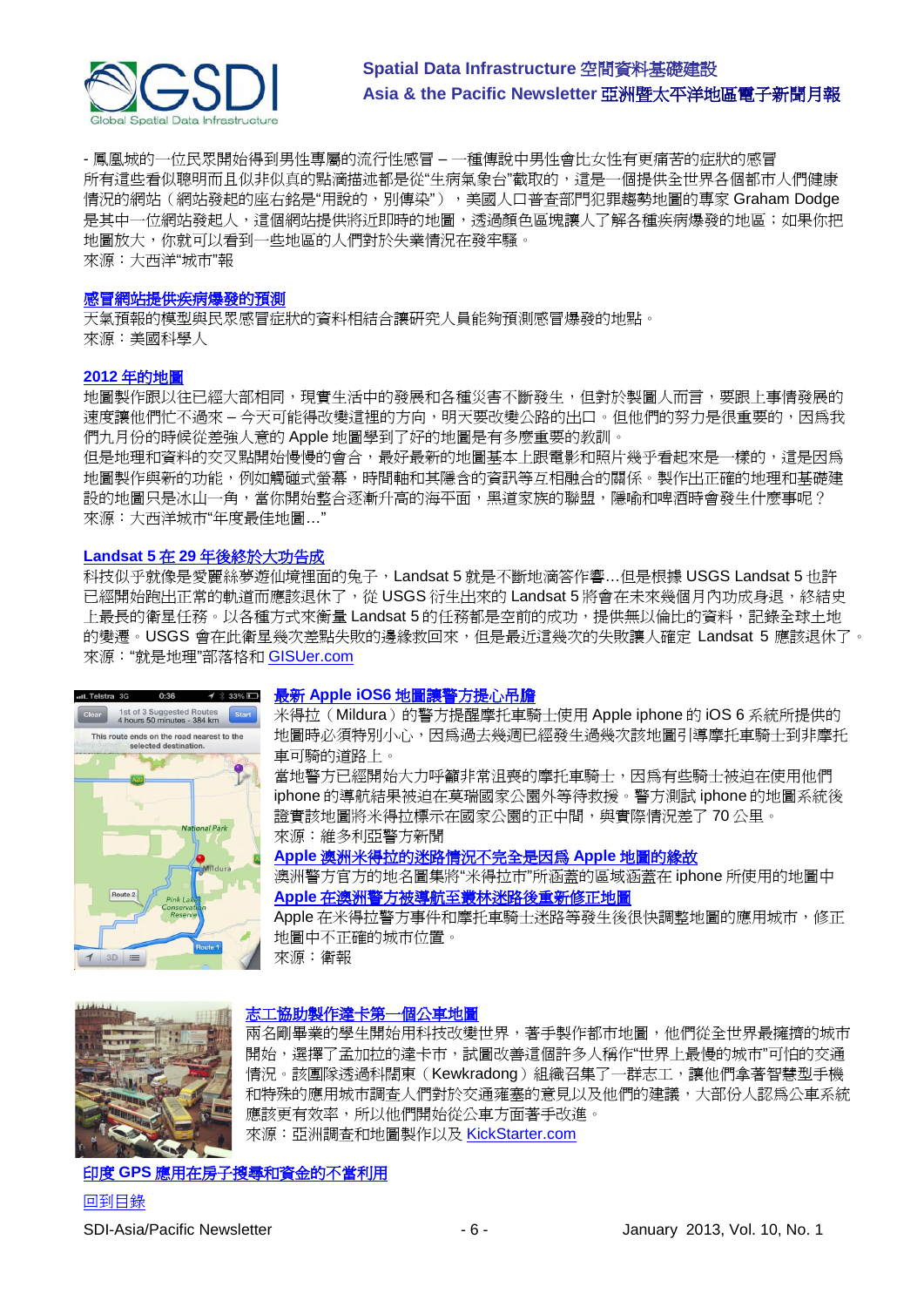

印度政府已經下令裝置 GPS 系統,希望能夠解決房子搜尋上的不規範化,稍早甘地鄉村房屋合作社(Rajeev Gandhi Rural Housing Coporation)的官員拜訪了鄉村地區,了解當地提供一些受益人居住正在施工的房屋,確認 一些細節,並表示這些工地只能使用 GPS。如果相關的書面文件獲得批准,那麼這些受益人就會收到資金轉入他 們的帳戶中,但是隨著輿論對於此行為的撻伐,官員們與政府開始合作,決定使用 GPS 來監督這個機制,然後 才同意進一步的資金轉帳。

來源:Deccan Herald

#### [新的望遠鏡警告太陽火焰有可能損害](http://www.geospatialworld.net/News/View.aspx?id=26054_Article) **GPS** 的信號

澳洲已經開始在人煙稀少的地區推出新的無線電望遠鏡,讓全世界能夠更清楚地觀察太陽,並更快了解大型太陽 風暴所隱含的警告。Murchison Widefield Array 無線電望遠鏡觀察到太陽表面的火焰將會影響通訊衛星, 電力和 GPS 的導航系統。 來源:全球地理空間週刊

**Chrome** [推出都市氣候地圖!](http://uberweather.com/)

來源[:就是地理部落格](http://blog.gisuser.com/2012/12/09/uber-weather-for-chrome-weather-on-steroids/)

#### 製圖小撇步 **–** [為您的地圖聰明上色\(](http://blog.gisuser.com/2012/11/26/cartography-tip-color-brewer-2-0-expert-color-advice-for-your-maps/)**2.0**)

這裡有一個很有用的工具能夠幫助你的地圖上色,這是一個叫做**色彩製作 2.0** 的網站,由賓州大學地理教授 Cynthia Brewer 所發展而成。 來源:就是地理部落格

#### [微軟發展出分析複雜地理空間資訊的軟體](http://www.geospatialworld.net/News/View.aspx?id=26033_Article)

微軟研究中心已經發展出新的軟體圖書館,能夠應用在分析複雜的地理空間資料,Narwhal 是一個軟體圖書館, 用來當做全球望遠鏡視覺化工具的一部分,但是應用範圍更廣。這些資料甚至不需要根據傳統的概念必須與"地點" 息息相關。

來源:全球地理空間週刊和 [I-Programmer](http://www.i-programmer.info/news/145-mapping-a-gis/5204-narwhal-a-far-reaching-geospatial-data-library.html)

#### 開放地形圖 **–** [公開免費的高解析度地形圖資料](http://blog.gisuser.com/2012/12/05/opentopography-open-and-free-access-to-high-res-topographic-data/)



國家科學基金會(NSF)已提供更[多開放地形圖的](http://www.opentopography.org/index.php)資金,這個消息無疑地令人"超級興奮",這是 -項網路的計畫,提供大眾取得高解析度,完全免費的地形圖資料,使用的是 LiDAR(光線 偵查和定位)科技。最初目標是發展地球科學網路基礎建設的概念驗證,開放地形圖用於國 家科學基金會當中資訊和科技研究計畫補助的地理科學網絡(GEON)專案,並持續強調創 新的網路建設,包含線上儲存資料,線上存取以及透過網路處理大量的地形圖資訊集。

在剛開始營運的前三年,開放地形圖的使用者高達上千位會員,而訪客和目錄發送名單則累積了 500 億的點數!

#### 欲知更多詳情請點[選此處。](http://www.amerisurv.com/content/view/10795/)

來源:就是地理部落格

#### [泰國發展出地理資訊最新的設備](http://www.futuregov.asia/articles/2012/dec/06/thailand-launches-new-facility-geoinformatics-deve/)

泰國的地理資訊和空間發展組織([GISTDA](http://www.gistda.or.th/))已經推出了最新的設備,名為"空間創新園區"(SKP)以進一步發展該 國的地理資訊和太空科技。SKP 位於布理省內泰重特衛星控制站當中。

GISTDA 的執行董事長 Anon Snidvongs 博士在開幕式時表示泰國政府與國外的地理資訊和空間科技創業家合作 目的是為了支持相關的研究計畫,發展初創新並富有價值的產品和商業活動,例如製造太空計畫所需的材料,電 池,地圖,高解析度的衛星圖片並使泰國成為未來東南亞國協發展地理資訊和太空技術的中心。

SKP 包含了七個主要的部分,包括衛星控制單位,東南亞國協地理資訊控制中心,一個能夠提供私人創業家所需 的相關知識和訓練的中心,以及讓私部門作為研究相關產品發展的租借空間。

來源:2012 年 12 月 6 日"未來政府"- Thanya Kunakornpaiboonsiri

同時請參考[:泰國政府引導東南亞國協提早預測並控制災害事故](http://www.nationmultimedia.com/national/Thai-agency-to-lead-Asean-in-disaster-warning-and--30183212.html)

#### 最新 **3D** [製圖技術保留了細微的結構](http://www.geospatialworld.net/News/View.aspx?id=26078_Article)

CSIRO 科學家已經發明初全新的 3D 製圖技術"Zebedee"讓研究人員和大眾能夠毫無限制地具有全球重要性的各 個網站,這是一家英國的新公司 GeoSLAM 所註冊的技術,與全球 3D 雷射製圖供應商共同推出。 Zebedee 系統包含光感的雷射掃瞄器,以一個簡單的跳針機制控制。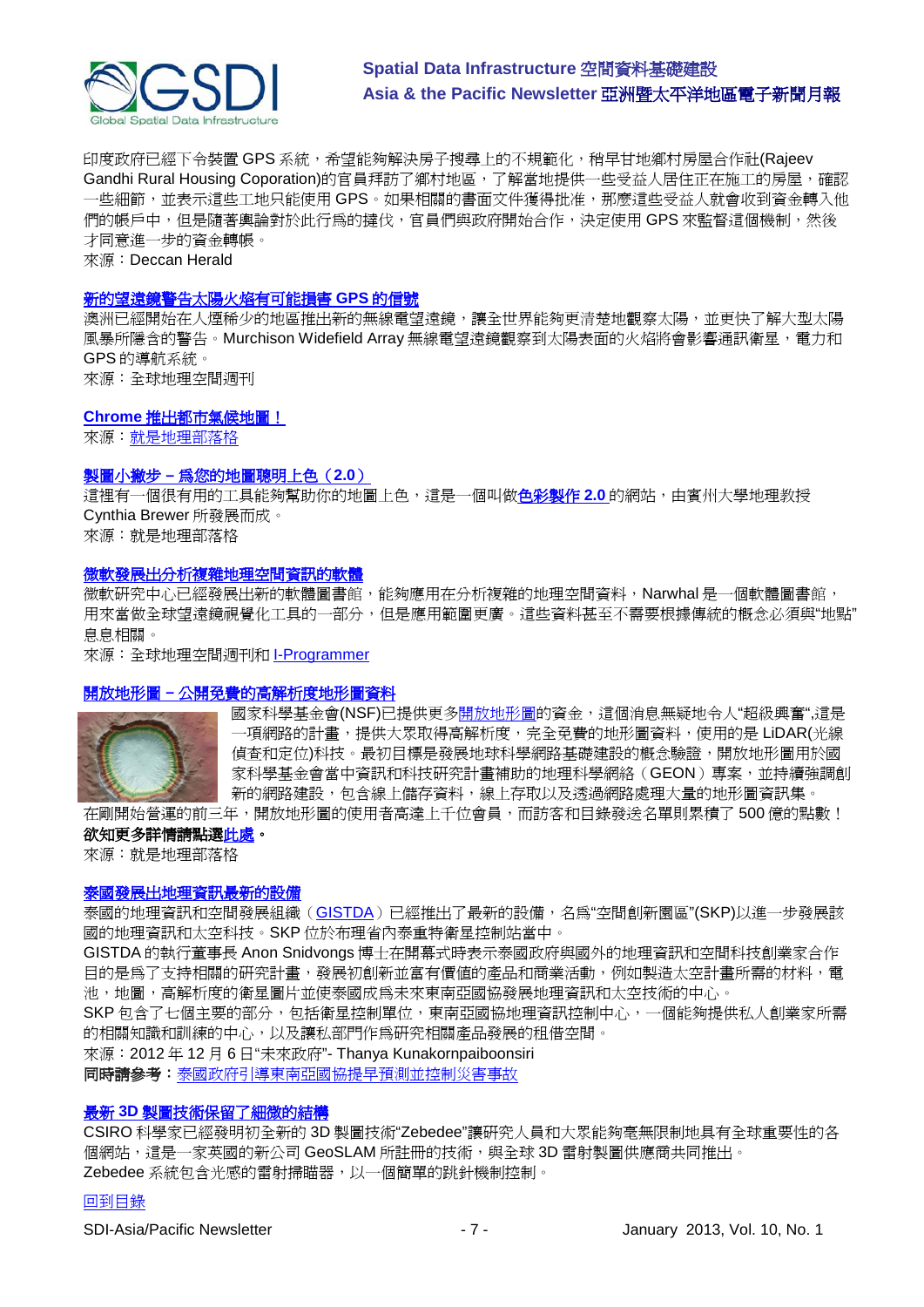

當機器在調查過程中到處探勘的時候跳針會到處上下跳動,將 2D 的衡量方式轉成 3D 的視圖。

這被認為是全球第一個真正能夠讓人帶著走,手握型的快速雷射製圖系統。

CSIRO 研究人員使用最新的 3D 製圖技術能夠位南澳博物館進一步了解靠近西岸的南澳地區昆納達洞穴的奧妙。 努樂博區域水壩並不對外開放,在 30,000-10,000 年前曾經被當地原住民當做燧石礦產的來源。

他們留下了奇特的印記,後人稱作手指石像書的痕跡,也就是用他們的手指在柔軟的石灰岩牆壁上沿著刻溝書出 圖形。

來自南澳博物館的考古學家 Keryn Walshe 博士表示她希望了解是誰做出這些手指石像畫 – 男人, 女人或是小孩-但是這些畫非常的易碎,只要一碰它們馬上就破裂了。

她表示"這真的很令人著迷:但是要我不碰觸這些畫真的很難因為它們真的太吸引人了。"

"他們使用的是純白的顏色,就像雪一樣,看起來如此的可愛和細緻,讓你忍不住想碰它,了解它是怎麼畫出來的, 但是你一定不可以這樣做。"

現在研究人員可以在雅得雷得舒服的實驗室中做出 3D 的模型,使用電腦軟體或重新建立出模擬洞穴的實體模型, 並使用 3D 的印表機。

Walshe 博士說:"這真是很棒的研究工具,我們可以在照明充足而且設備齊全的實驗室使用這個模型來進行研究, 但是在洞穴裡就不可能這麼舒服了,因為裡面完全是黑的,要做研究難上加難。" 來源:全球地理空間週刊

#### [回到目錄](#page-0-0)

## <span id="page-7-0"></span>國外新聞

下節內容主要是讓讀者了解其他地區發生的新聞,並呈現空間資料基礎建設實施情況的發展狀況。



[愛滋病的全球分布地圖:過去](http://www.theatlantic.com/international/archive/2012/11/the-global-geography-of-hiv-20-years-of-change-in-1-gif/265706/) **20** 年的變化情況**- 1 GIF**

距離聯合國的千禧年計書還有兩年,以下是我們目前為止的進度,以及還有 多少事情未完成。 我們還有很多工作要完成,但是如果不往後看的話我們就無法了解過去的成

就。

來源:大西洋報

#### **2013** [模擬真實情況的應用軟體獲得](http://mobility.cbronline.com/news/augmented-reality-mobile-apps-to-generate-300m-revenue-in-2013-report-071112) **3** 億美金的金援

根據名為"手機模擬現實:娛樂, LBS 和零售策略 2012-2017"的一份報告, 在 2017 年以前全球智慧型手機和 Tablet 使用者大約會下載 25 億的應用程式。在所有下載的應用程式當中,遊戲會是最大的部分,雖然傳統的線 上支付系統在中期來看仍然會是最賺錢的工具。

隨著應用程式在不同可攜帶式的硬體上發展,例如 Google Glass, 能夠發展的空間還相當的大,主要的問題可能是 在於消費者對於應用程式的不了解,或是技術上的限制,例如手機的相機功能,GPS,數位羅盤和追蹤功能等無 法達到消費者的期待。

來源:電腦商業週刊

#### **ESA** [的冰河任務現在能夠測量出地球的土地與河流情況](http://www.geospatialworld.net/News/View.aspx?id=26069_Article)

ESA 的冰河計畫現在能夠讓科學家更清楚地觀察地球海洋,沿海區域以及內陸水域甚至土地的情況,完全超出原 本設計的目標。

極地軌道衛星 CryoSat於 2010年開始啓動,其目的是測量極地海水冰山的厚度,以及涵蓋格陵蘭島嶼南極冰層 的升高程度和冰山情況。該衛星的雷達不僅能夠測量到冰水升高的細微變化,也能夠測量出海平面升高的程度和 水面上冰川受到海冰厚度所呈現的高度,精準程度令人驚訝。 來源:全球地理空間週刊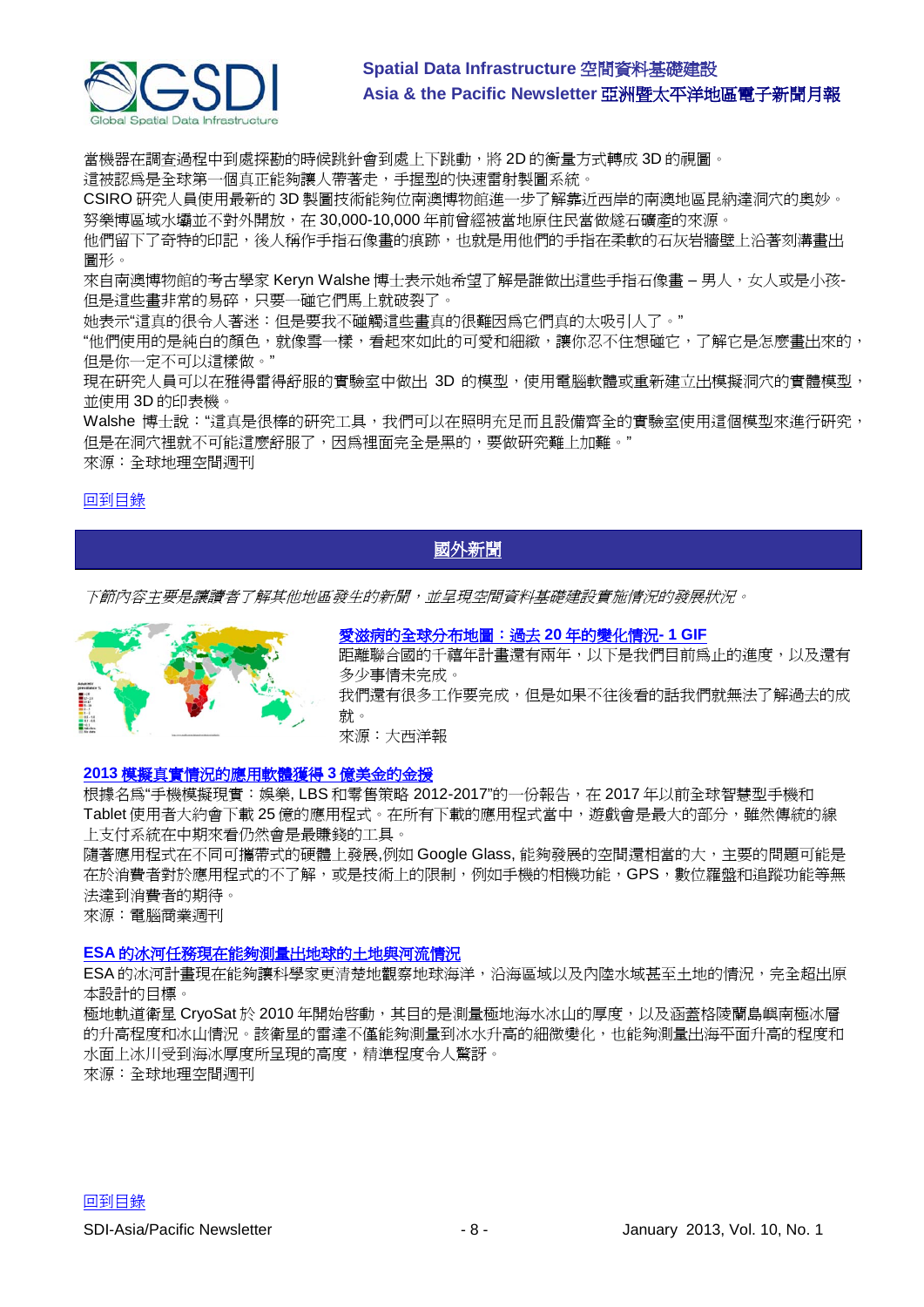

#### 文章

#### <span id="page-8-0"></span>改善第二代的 **SDI:** [理論面和實際面](http://www.tandfonline.com/doi/abs/10.1080/13658816.2011.620570)

#### 作者: Joan Masó, Xavier Pons & Alaitz Zabala

國際地理資訊科學期刊(*26(6) 2012* 版) *-* 非公開可取得的期刊

空間資料基礎建設(SDI)相關研究人員對於目前正在發展的第二代 SDI 有相當高的期待,但是, SDI 在各種程度上 還是有許多執行上的問題,導致 SDI 的發展遲滯。本文章的目的是說明這些困難之處,根據理論及我們的實際經 驗來進行說明,以決定目前 SDI 技術的發展成熟度。我們就可以進一步決定是否應該將架構進行更概略性的重新 整理,或是試圖改善技術,並於 SDI 實際被運用前進行許多正確的演練。

本研究的基礎觀點如下:詮釋資料(metadata)包含資料和服務,資料模型,資料下載,資料和處理服務,資料 描述和符號描述,以及大眾市場等觀點。此項工作的目的是找出以使用者為中心的地理介面與網路服務中間的平 衡點(使用者的觀點 vs 伺服器)。這些深度的思考源自此技術應用在健康醫療的領域,我們使用的是 Catalan 區 域空間資料基礎建設,該案例顯示即使是最好的區域空間資料基礎建設應用都可能無法提供必要的資訊和程序, 即使原始資料的確存在。之前許多研究都體認到應用 web 2.0 和使用者反饋意見的價值,但是少數研究指出直正 的執行是否能成功才是關鍵。此項專案的另一個目的是使用互動式的 web 2.0 方法補強傳統而國際一致標準的空 間資料基礎建設是很簡單的,我們只要使用根基於 Catalan SDI 目錄當中的整合平台就可以了。

#### [透過探測網路環境整合水文學的資訊為空間資料基礎建設](http://www.tandfonline.com/doi/abs/10.1080/17538947.2012.743605)

#### 國際數位地球期刊 [全文](http://www.tandfonline.com/doi/full/10.1080/17538947.2012.743605#tabModule)

網路世界各種探測的工具是互相連結的,可用來作為即時觀測水文情況的工具,因此,我們可以即時管理並應用 這些在網路和實體環境的資訊,研究人員日前提出探測觀察服務(SOS)連結網路特色服務(WFS)的想法,以 整合水文探測網站所蒐集而來的地理觀測資料為虛擬的全球情況。這種方式能夠將一連串複雜的資料和探測網站 的服務模型簡單化,讓各種不同相異的水文資料能夠整合到空間資料基礎建設(SDI)。其中主要的成分是設計並應 用不斷更新的機制轉換工具和自動資料搜尋系統,探測觀察服務的系統與網路特色服務的機制相結合,就可以隨 心所欲地使用轉換的工具。資訊搜尋系統能夠自動擷取資料,根據標準的探測觀察服務機制作爲觀察資料的取得 和輸入方式。

**關鍵字**:探測網站,資料管理,服務中間件,探測觀察服務,網路特色服務

#### [莫氏對於地球觀測製圖的貢獻](http://eepublishers.co.za/article/international-federation-of-surveyors-353.html) 作者: *Jan de Graeve, FIG IIHSM* (提供 PDF 版本)

2012 年是莫氏誕生的 500 週年紀念,雖然他最出名的是地圖觀測方式,他同時也以莫氏地圖集 聞名遐邇,連"地圖集"一詞都是他針對製圖,而非作爲土地調查員的工作,所發明出來的。本文 是對於他生平事跡的簡單介紹,並說明他對於歷史製圖的卓越貢獻。 來源:11 月和 12 月的科技新位 (感謝 Ross Johnson 將這份資訊提供給我們)



#### [對於東亞地震的回應](http://mycoordinates.org/responding-to-the-great-east-japan-earthquake/)

日本地理空間資訊官方單位(GSI)也就是國家級的製圖機構針對 2011 年 3 月 11 日於日本東部發生的大地震進行 許多相關的研究活動,本文摘錄了該政府所採取的行動以及到目前為止日本所達到的成就和未來的挑戰。 來源:每月整合雜誌(2012 年 12 月)

[應用空間資料基礎建設將政府廢棄用地的安全使用期限合法化](http://www.sljol.info/index.php/TAR/article/view/4870), 熱帶農業研究 Vol. 23 (4): 347-356 (2012) 作者: NMPM Piyasena, RP De Silva, NDK Dayawansa  $\hat{f}$  and  $\hat{f}$  and  $\hat{f}$   $\hat{\mathcal{X}}$ 摘要

土地的安全使用期能夠幫助人們獲取土地的利益,而不受到任何干擾,因此,這是維持經濟,社會和環境永續發 展的基礎。然而,在公部門和私部門間各合法機制中的種種矛盾使政府廢棄用地的安全使用期限受到挑戰,本研 究假設這些矛盾點的原因主要來自於環境取得有關空間資料基礎建設(SDI)的資訊並不完全,因此本研究調查 目的為各種機構評估土地使用安全期限的各種假設條件,此外,也會探討在各組織使用空間資料評估土地安全期 限產生的問題。根據調查,大部分的問題是因為組織本身沒有效率,而且大部份的組織都與空間資料相關。最後, 研究結果發現在任何組織使用假設條件使用合適的空間資料基礎建設以加強廢棄土地使用安全期限時應該解決的 關鍵問題。

關鍵字:空間資料基礎建設; 安全期限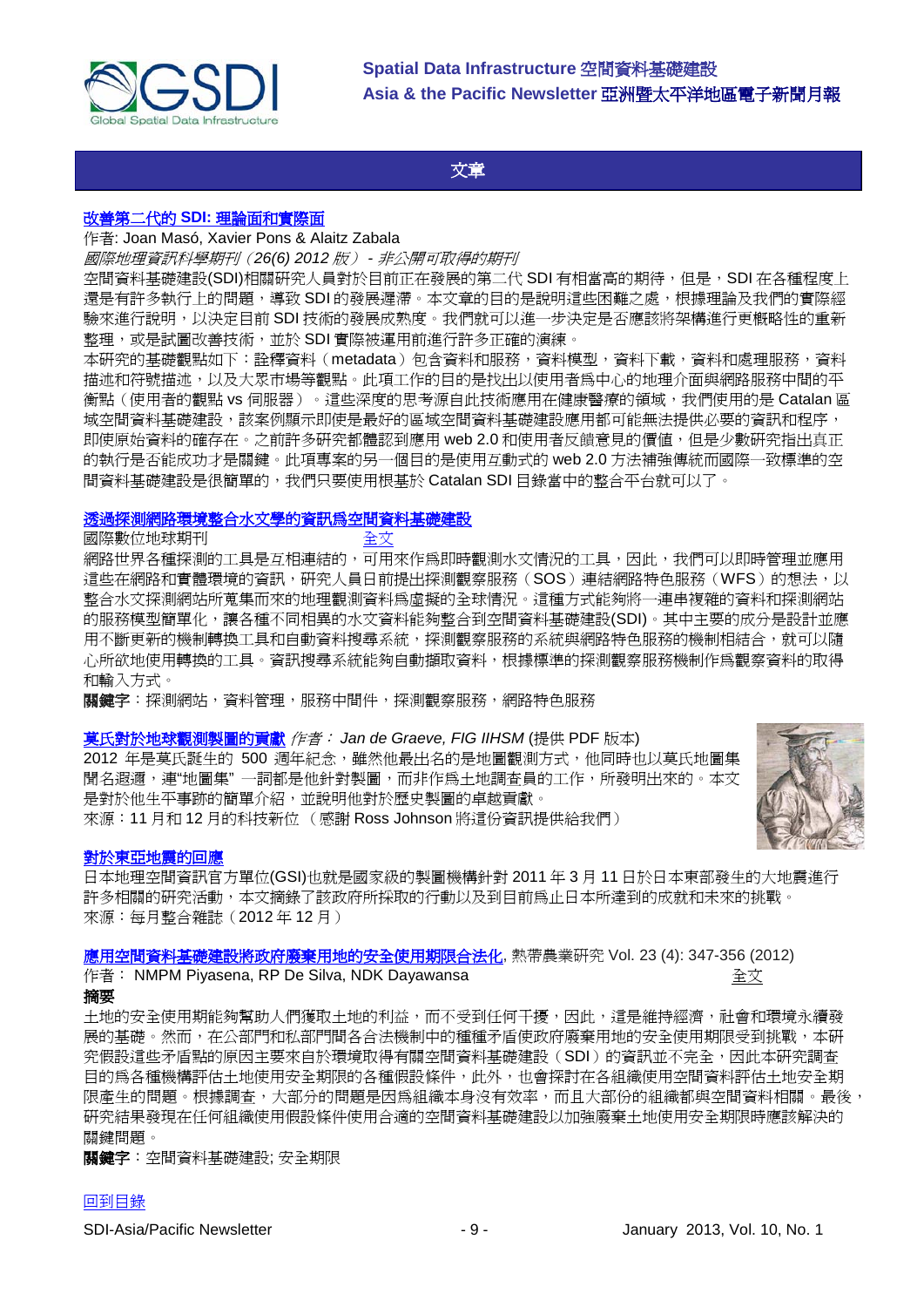

#### 使用 **GIS** [評估氣候變遷的脆弱性](http://www.geospatialworld.net/Paper/Application/ArticleView.aspx?aid=30395)

作者: Bhawna Sharma and Dr. Nihar Jangle 引言

氣候變遷對於印度造成許多預期的影響,包含氣溫上升,季風轉換的改變,海平面上升以及喜馬拉雅冰山的溶解 (INCCA 2010),此外,旱災和洪災發生的頻率將會越來越高,對於人類健康,農業和牲畜的生存,尤其是居住在 三角洲底端的人們及動物將會帶來更不利的影響。因此,提高這些易受到影響的社區能夠自我恢復,透過適應環 境減緩氣候變遷所帶來的影響越來越重要 (Downing and Patwardhan 2005), "風險管理和風險減緩的策略,包 括分散風險,以及透過如保險等方式的風險轉換機制"在 2007 年 12 月第 13 屆成員國國家第 3 次會議於巴里島舉 行的巴里行動計畫當中被認為是最有效的工具(Warner, Ranger et al. 2009)。聯合國氣候變遷框架公約(UNFCCC) 的坎昆協議(2010)當中說明"風險管理和風險減緩,風險分散和轉換的機制,如保險,包含小型保險的機制是必要 的",該協議也提到"(與會國)可能發展出氣候風險保險的方式來解決極端天氣災害的影響"。但是,貧窮地區似 乎比較容易受到影響,也比較不易自行恢復極端氣候對於經濟上的影響或是取得傳統保險(Steinmann 2012),創 新的小型保險機制必須能夠符合鄉村地區的需求,並保護受到分離,脆弱和貧窮的社區(Dror and Jacquier 1999)。 來源:全球地理空間週刊

#### <span id="page-9-0"></span>[回到目錄](#page-0-0)

## 書籍與學術期刊(包含影片與網路出版品)

#### **[V-e-n-u-e.com](http://v-e-n-u-e.com/About)**

Venue — 從2012年6月開始到2013年秋天之間,攜帶式媒體設備、訪問攝影棚、多種形式事件平台,以及前進營 運地景研究基地,將會隨時出現在北美各地。

在 [BLDGBLOG](http://bldgblog.blogspot.com/)的Geoff Manaugh,以及[Edible Geography](http://www.ediblegeography.com/)的Nicola Twilley的指導下, Venue於6月8日星期五下 午6-8點,在內華達州雷諾市中心的內華達藝術館以公共事件爲開端,正式啓動。

在內華達藝術館藝術環境中心及哥倫比亞大學的Studio-X全球網路計劃合作之下,Venue將行進多條路線橫越北 美,拜訪像新墨西哥的超大陣列,拱門國家公園,奧勒崗州藍山山脈裡全世界最大的有機生命體,以及2012年亞 斯本意見論壇。

在這些及許多其他地方,Venue做為背景,或者是訪問來自卓越學科領域群眾的集合地,甚至透過類比及高科技 設備的配置,記錄並調查毎一個區域。

#### [地圖說:世界地圖形成的原因](http://www.amazon.co.uk/Map-Why-world-looks-does/dp/1846685095/ref=sr_1_1?s=books&ie=UTF8&qid=1356302647&sr=1-1) 作者: Simon Garfield



地圖讓人著迷,地圖能夠幫助我們了解世界,但是最重要的是地圖能夠說出我們的故事,從最早哲 學家和探險家們的草圖到今日的 Google 地圖等等, Simon Garfield 檢視了地圖與我們的歷史如何習 習相關,他生動的敘事能力說明了自古至今爲了畫出完美的全球地圖歷史演變的歷程,以及正確畫 出非洲和南極洲的挑戰,從引人入勝的藏寶地圖到美洲的命名,從軍械調查到天霜(skyrim)獨佔市 場的定位,和特殊地圖的交易經紀人到假製圖技術。本書還包括了"口袋地圖"的故事,內含恐龍和 地窖的故事,19 世紀的謀殺地圖,有關男性和女性不同使用地圖方式的研究,以及長久以來動物們 對於製圖方面所貢獻的角色。本書是一本很有趣的書,會讓人愛不釋手,重新檢視了我們過去的歷 史,其中演變的過程以及未來的發展方向,"經度"一書的作者 Dave Sobel 的引言中寫道:"非常有

趣,如果地圖是我們前往夢想之島的油料,那麼你就得繼續讀下去。" 作者 Simon Garfield 接受華爾街日報編輯 Gary Rosen [的訪問記錄。](http://online.wsj.com/article/SB10001424127887324461604578191471150162626.html?mod=WSJASIA_hpp_MIDDLESecondNews#project%3DSLIDESHOW08%26s%3DSB10001424127887323277504578191792854140524%26articleTabs%3Dvideo)

#### 空間資料基礎建設的食譜更新

空間資料基礎建設食譜的維基版本已經更新到第十章,反映出最新標準和廣受歡迎的版本,我們希望能夠召集更 多編輯共同策劃其他的章節,也讓內容能夠更加與時俱進。在下一次 GSDI 會議的三個月前,我們會將日期註明 上去,並將該食譜的快照掃瞄成 PDF 的版本 (名為"2013 SDI 食譜"), 以 PDF 的版本存檔並註明日期能夠釐清 各文件出處的來源,讓此文件能夠根據時間記錄。

如果你有興趣閱讀更新的版本,請聯繫 [Douglas Nebert](mailto:addnebert@usgs.gov)

#### [最新地理網站](http://www.newgeography.com/)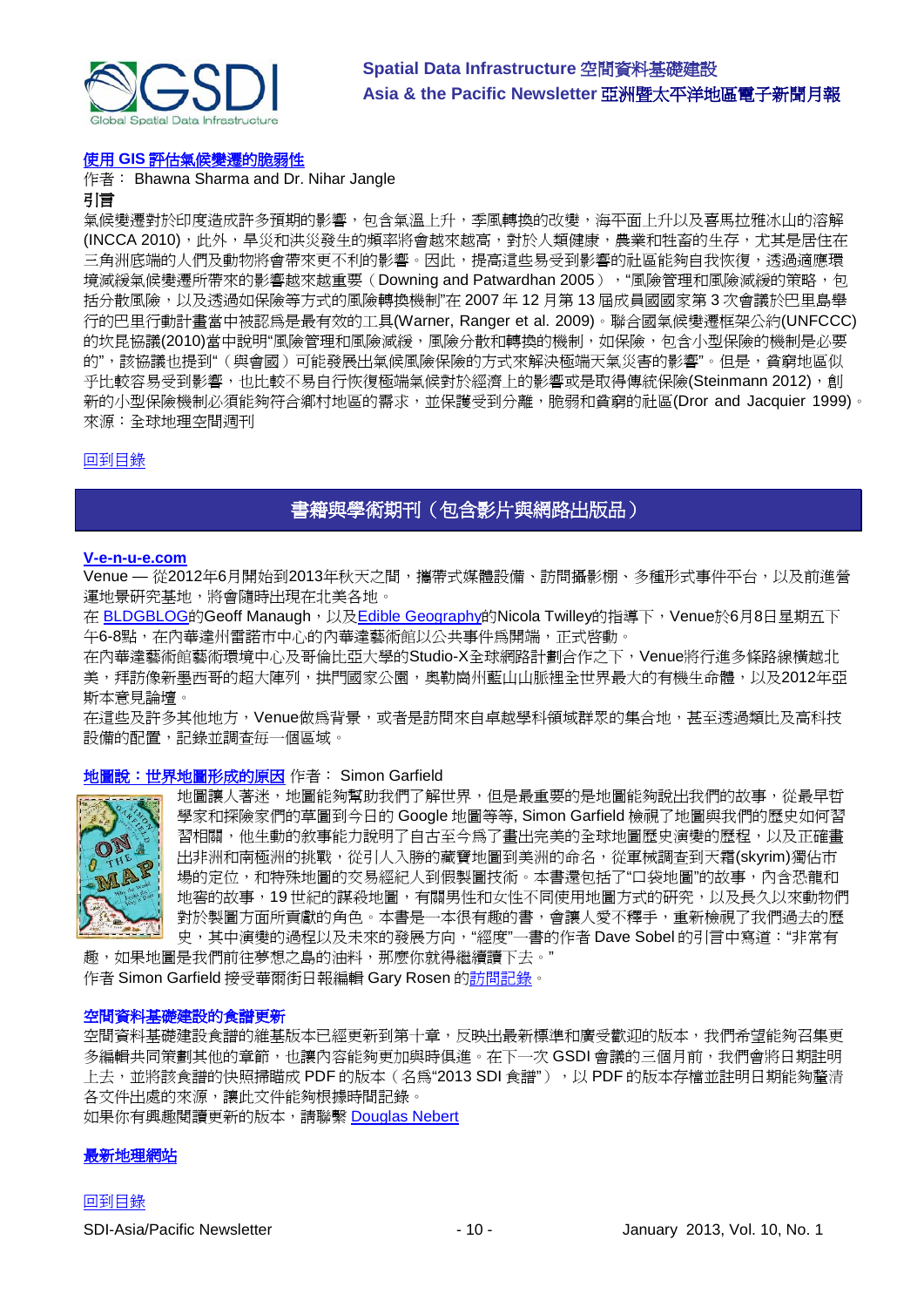

#### [倫敦地圖部落格](http://mappinglondon.co.uk/)

#### [紐約時報邊界部落格](http://opinionator.blogs.nytimes.com/category/borderlines/)

國家是以分割它們在土地上劃出的界線所定義出來的。但如何決定這些界限-爲什麼有些界線很奇怪?邊界 探索全球地圖背後的故事,每次探索都是一條界線,一則故事。

#### Frank Jacobs 著

Frank Jacobs 是駐倫敦的作家與部落客。他書寫有關地圖製作的文章,但只涉獵有趣的部分。其另一部落格 [為奇妙地圖。](http://bigthink.com/blogs/strange-maps)

#### [主題的地圖繪製部落格](http://blog.thematicmapping.org/)

以 Mapnik 繪製的地形地圖

#### 地理學家 **[Ragnvald Larsen](http://www.mindland.com/wp/)** 部落格

繪製挪威自然管理理事會地圖的地理學家。他的工作包含致力於發展輔助計畫。

國際社會數位地球 – 2012 年 8 [月新聞報](http://www.digitalearth-isde.org/news/isde-newsletter(201208).html)

[對地理空間產業、開放標準與共享資源的看法](http://cameronshorter.blogspot.com/2011/06/memoirs-of-cat-herder-coordinating.html) Cameron Shorter 部落格

#### 紐西蘭 **–** [空間資料基礎建設食譜第](http://www.geospatial.govt.nz/sdi-cookbook-chapter-6-government-and-industry-moving-forward) **6** 章 **–** 政府和產業未來走向

[地理空間學家的嘉年華會](http://www.gisuser.com/content/view/25690/28/) **#3 -** 謬新和唐恩**-**地理狂人使用的超酷工具

開放星球 **5,** 國際 **gvSIG** [會議出版雜誌電子版現在可供下載](http://jornadas.gvsig.org/descargas/magazine)

#### [空間資料基礎建設雜誌](http://jornadas.gvsig.org/descargas/magazine)

#### 鵜鶘媽媽**:** [人類永續發展的日記](http://www.pelicanweb.org/solisustv08n12page1.html)

2012 年 12 月的版本已經出爐了

**[LiDAR](http://www.lidarnews.com/newsletter/Vol2No19.htm)** 新聞**,** 地 **2** 卷**,** 第 **19** 號 (2012 年 9 月新聞報)

[思想季刊](http://thinkquarterly.co.uk/#aboutthebook) – 谷歌新線上雜誌

[協調月刊](http://mycoordinates.org/pdf/jun12.pdf) PDF (2012年6月)

#### **SERVIR-**[非洲社群新聞](http://www.servirglobal.net/africa/en/News/CommunityNews.aspx)

**GIS** 使用者 **- GIS** [和地理空間科技新聞](http://www.gisuser.com/)

[國家地理雜誌網站](http://www.nationalgeographic.com/)

[大西洋城市網站包](http://www.theatlanticcities.com/)[括地圖](http://www.theatlanticcities.com/posts/map/)

[專業調查員雜](http://www.profsurv.com/)誌

[美國調查員](http://www.amerisurv.com/newsletter/28NOV2012.htm) 新聞報(11 月 28 日)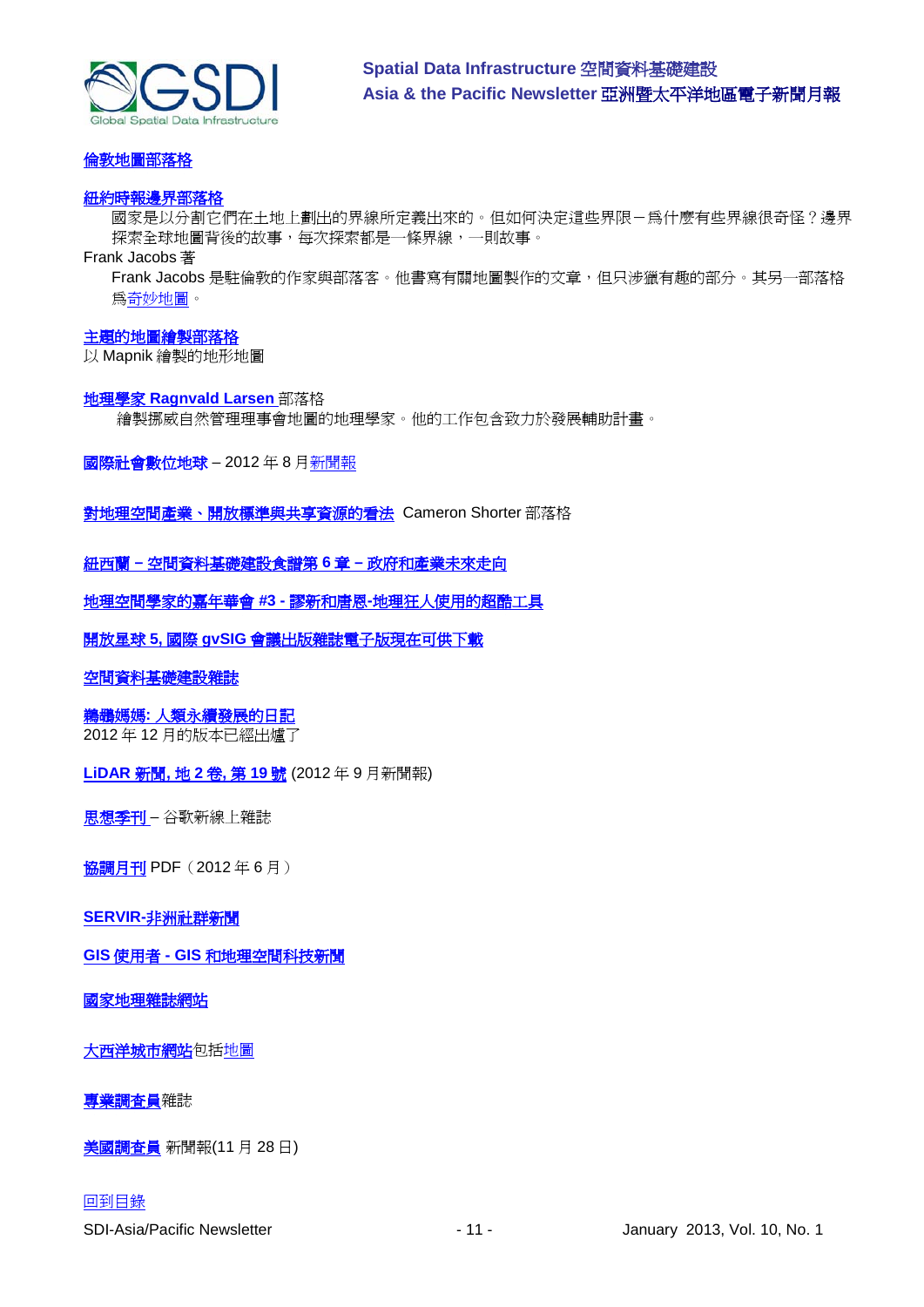

[美國驗船師](http://mycoordinates.org/pdf/oct12.pdf) **-** (10 月版本) - PDF

#### <span id="page-11-0"></span>[回到目錄](#page-0-0)

趣聞軼事

**Spatial Data Infrastructure** 空間資料基礎建設

**Asia & the Pacific Newsletter** 亞洲暨太平洋地區電子新聞月報

#### **15** [世紀印刷技術大爆炸:資料視覺化](http://www.theatlantic.com/video/archive/2012/12/the-explosion-of-15th-century-printing-a-data-visualization/265902/)

哈佛大學資料實驗室在哈佛大學圖書館館藏文物當中的印刷物標示出該印刷物出版的地圖 <http://www.theatlantic.com/video/index/265902/>

#### [黑色彈珠:你從未見過的暗夜地球](http://www.theatlantic.com/video/archive/2012/12/black-marble/265947/)

*"*唯有城市的文明之光能夠告訴我們人類在地球上發展的進程*"* <http://www.theatlantic.com/video/index/265947/> [地球夜晚散發出令人震攝的文明之光](http://www.theatlantic.com/video/archive/2012/12/an-amazing-hyper-detailed-view-of-the-earth-at-night/265974/)**-** 詳細衛星圖片 來源:大西洋報和 [美國科學人](http://www.scientificamerican.com/gallery_directory.cfm?photo_id=3C6E805D-EFD9-11DC-02173DB7C17CF9AB&WT.mc_id=SA_WR_20121212)



#### 同時參考 **-** [北韓\(缺乏\)電力基礎建設的全新高清圖片](http://www.theatlanticcities.com/technology/2012/12/new-highly-detailed-image-north-koreas-lack-electrical-infrastructure/4201/)



平壤擁有大約 3 百萬人民,但是你一定不知道從太空中看平壤是什麼樣的情況, 衛星圖片顯示該城市微光乍現,彷彿所有的居民都因爲籌備他們偉大的領袖的 驚喜生日派對而生活在黑暗之中。 全球都已經知道北韓在夜晚是幾乎看不見的,90 年代的軍事衛星捕捉到一張照

片顯示在一團黑暗之中閃爍著亮光的是日本,南韓和中國,但是最近美國太空 總署 Suomi NPP 太空船 – 提供清晰的美國夜晚空照圖 – 最近顯示北韓對於能

源的缺乏比之前所觀察到的都來的要嚴重。 來源:大西洋"城市"報

#### 更新 南太平洋的珊地群島**"**證明並不存在" **(2012**年**12**月的**SDI-AP** 新聞報**)**

紐西蘭奧克蘭地區的圖書館員將紐西蘭標示在太平洋海域當中, 於 1908 年出版但於 1876 年即已經完成,該島嶼 同年即被英國船隻"光速號"發現。這張表也包含一張警告的標示,解釋了當時為何被人發現時仍然受到大家的懷 疑。

來源: [奇特地圖部落格](http://bigthink.com/strange-maps/588-no-land-ho-sandy-island-and-the-age-of-un-discovery)



#### [沖浪板大小的機器人自己過海](http://www.scientificamerican.com/article.cfm?id=this-surfboard-sized-robot-just-pro-2012-12&WT.mc_id=SA_CAT_physics_20121207)

名為"衝浪者"的機器人不畏暴風雨的威脅和鯊魚的侵襲,成功完成了史上最長的機器人渡 海計畫。

衝浪者"毛爸爸"在第一次嘗試度過太平洋時受到鯊魚的攻擊,被 100 mph 的強風侵襲,然 後被丟到 30 英呎高。但是,神奇的是,這個機器容居然完成了從北加州到澳洲長達 9,000 英里的旅程。毛爸爸目前是世界記錄保持人,也是唯一成功在陸地上或海路上跨越最長距

離的機器人。 來源: 美國科學人和液體機器[人網站](http://liquidr.com/pacx/pacific-crossing.html)

## **38** [億像素的聖母峰](https://s3.amazonaws.com/Gigapans/EBC_Pumori_050112_8bit_FLAT/EBC_Pumori_050112_8bit_FLAT.html)

你可以親自看看聖母峰腳下的紮營團隊詳細的畫面 來源: [華盛頓郵報](http://www.washingtonpost.com/blogs/worldviews/wp/2012/12/18/photo-mount-everest-in-two-billion-pixels/), GlacierWorks.org 以及許多其他網站, 包括 [美](http://blogs.scientificamerican.com/compound-eye/2012/12/18/everest-in-two-billion-pixels/?WT_mc_id=SA_DD_20121219) [國科學人](http://blogs.scientificamerican.com/compound-eye/2012/12/18/everest-in-two-billion-pixels/?WT_mc_id=SA_DD_20121219)





#### [地圖終結日](http://online.wsj.com/article/SB10001424127887324461604578191471150162626.html?mod=WSJASIA_hpp_MIDDLESecondNews)

Apple 地圖終結了長久以來製圖的災難,我們可以跟空山和新南格陵蘭島說再見了 – 充斥着錯誤 地理資料的迷人時代就要結束了。左圖:誤將加州標示為北美洲邊際的島嶼 來源:華爾街日報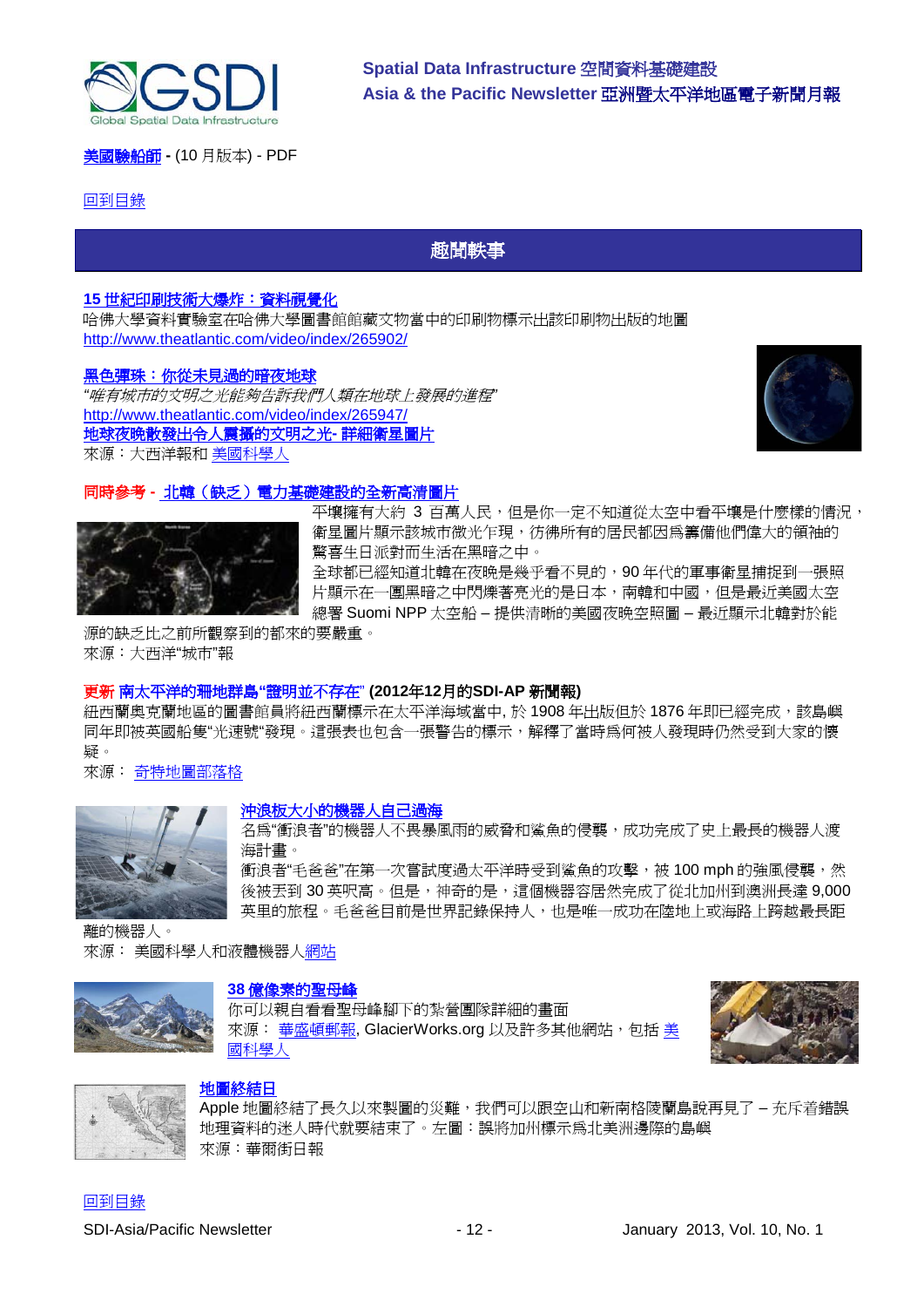

#### 大不列顛島 **- SpalshMaps** [發展可洗又可穿的地圖](http://www.geospatialworld.net/News/View.aspx?id=26043_Article)

SplashMaps 目前正在發展能夠印製在防水,可洗滌且可穿戴的高級地圖 – 這樣一來人們就可以真的把地圖穿在 身上了。該公司正在使用全國地形測量局和公開街道地圖的資料著手編製比例尺 1:40000 的地圖。

該公司能夠將地圖印製在圍巾,短褲和袖子上,這一套輕盈防水的地圖可讓使用者輕鬆放在口袋了(如果是圍巾 的話!),想用就用。該公司也可以為客戶量身定做地圖 – 不管是在比例,符號或顏色等都可根據客戶喜好調整, 也可以特別將某區域放在中心位置,或是正確的路線。SplashMaps 預計在四月前能夠做出英國所有 15 個國家公 園的地圖,使用者到時候就可以訂製英國任何一個區域放在中心位置的地圖了。

來源: 全球地理空間週刊和全國地形測量[局部落格](http://blog.ordnancesurvey.co.uk/2012/12/wearing-your-map-on-your-sleeve/)

#### 地圖和圖表作為 **GPS** 的備用工具 **- "**我都有 **GPS** [了何須使用地圖呢?](http://www.delmarvanow.com/apps/pbcs.dll/article?AID=/20121223/SPORTS/312230031/Maps-charts-backups-GPS?odyssey=tab%7Ctopnews%7Ctext%7CSports&gcheck=1&nclick_check=1)**"**

當我的船剛靠岸的時候,他正從巴爾的摩出發前往西海岸城市的碼頭,但是他的 GPS 導航將他引導至德拉威爾, 到了海岸以後變不知該如何前進,當我問題他是否車上備有地圖時,他白了我一眼說:"我都有 GPS 了何須使用 地圖呢?"

來源: Delmarva.com

#### <span id="page-12-0"></span>[回到目錄](#page-0-0)

## 教育訓練

#### 線上教育訓練:地理空間 **ISO** 的詮釋資料介紹

國家海洋和大氣協會(NOAA)的國家海岸資料發展中心(NCDDC)提供**"**地理空間 **ISO** 的詮釋資料介紹"課程, 這是一個免費的線上課程,自 2013 年 1 月開課。

國家海岸資料發展中心的設立宗旨是提供工作上與資料處理相關的主管對於 ISO 在組織當中轉換所需的知識,該 中心與其他詮釋資料專業的講師合作,發展出一套完整的訓練課程,而首次以創新的線上訓練方式目的是滿足各 方的與日俱增需求。

國家海岸資料發展中心之前已經提供過兩次有關詮釋資料的課程,培訓五大洲超過 18 個國家 1500 名學員,該中 心這次提供的訓練希望能夠延續前次培訓所帶來的成果。

現在起開始可以報名此線上課程,下期課程將於美國中原標準時間每週二的早上 9:30-10:30 開始,從 2013 年 1 月 15 日至 3 月 5 日。不幸的是這意味著紐西蘭日光時區將會是每週三的凌晨 4:30-5:30,開始日期是 1 月 16 日。 嘿! 可是早起的鳥兒有蟲吃! (亞太地區的時間約是每週二晚上 **11** 點到週三凌晨 **1** 點)

這一系列的課程將會從詮釋資料開始介紹,涵蓋的題目包括 XML 的基礎課程,工具和資料控掘,所有的材料都可 在網站上取得,同時講師也可根據學員要求提供一對一的解答。"我的詮釋資料"課程將會提供學員提問問題的機 會。

欲知更多詳情或註冊,請點[選此處](http://www.ncddc.noaa.gov/metadata-standards/metadata-training/course-one/) 感謝 Ross Johnson 提供此資訊

#### [課程焦點:空間資料科學碩士](http://themelbourneengineer.eng.unimelb.edu.au/2012/02/course-spotlight-master-of-spatial-information-science/)

#### 墨爾本大[學課程焦點:空間資料科學碩士](http://themelbourneengineer.eng.unimelb.edu.au/2012/02/course-spotlight-master-of-spatial-information-science/)

空間資料對任何經濟基礎建設都是很重要且不可或缺的。各行各業以及許多層面上都需要,例如土地佔有權的制 度、建立環境模型、食物製作、災難管理、建立氣候變遷的模型、工程、建築與都市規劃等應用也都有此需求。 目前空間資料從業者的短缺加上澳洲與國際間逐漸擴大的需求,相關科系畢業的學生都會有薪資不錯的工作機會。 取得更[多空間資料科學碩士的](http://www.msi.unimelb.edu.au/study/graduate/master-of-spatial-information-science/)資訊[及獎學金機會。](http://www.eng.unimelb.edu.au/study/graduate/scholarships.html)

#### 利用 **[Esri ArcGIS](http://www.gisuser.com/content/view/25915/2/)** 學習使用 **HTML5**

獲得 HTML5 的簡介,並學習以 ArcGIS API JavaScript 和 ArcGIS 線上使用 HTML5 科技。 資料來源: GIS User 與 [ESRI](http://training.esri.com/Gateway/index.cfm?fa=seminars.gateway)

#### [一覽無疑:大型](http://www.faro.com/site/resources/details/1373?CampaignId=70170000000bbwr) **3D** 雷射掃描

如果您錯過了現場網絡研討會:"一覽無疑:大型 3D 雷射掃描",不用擔心。現在您可在網上隨時觀看!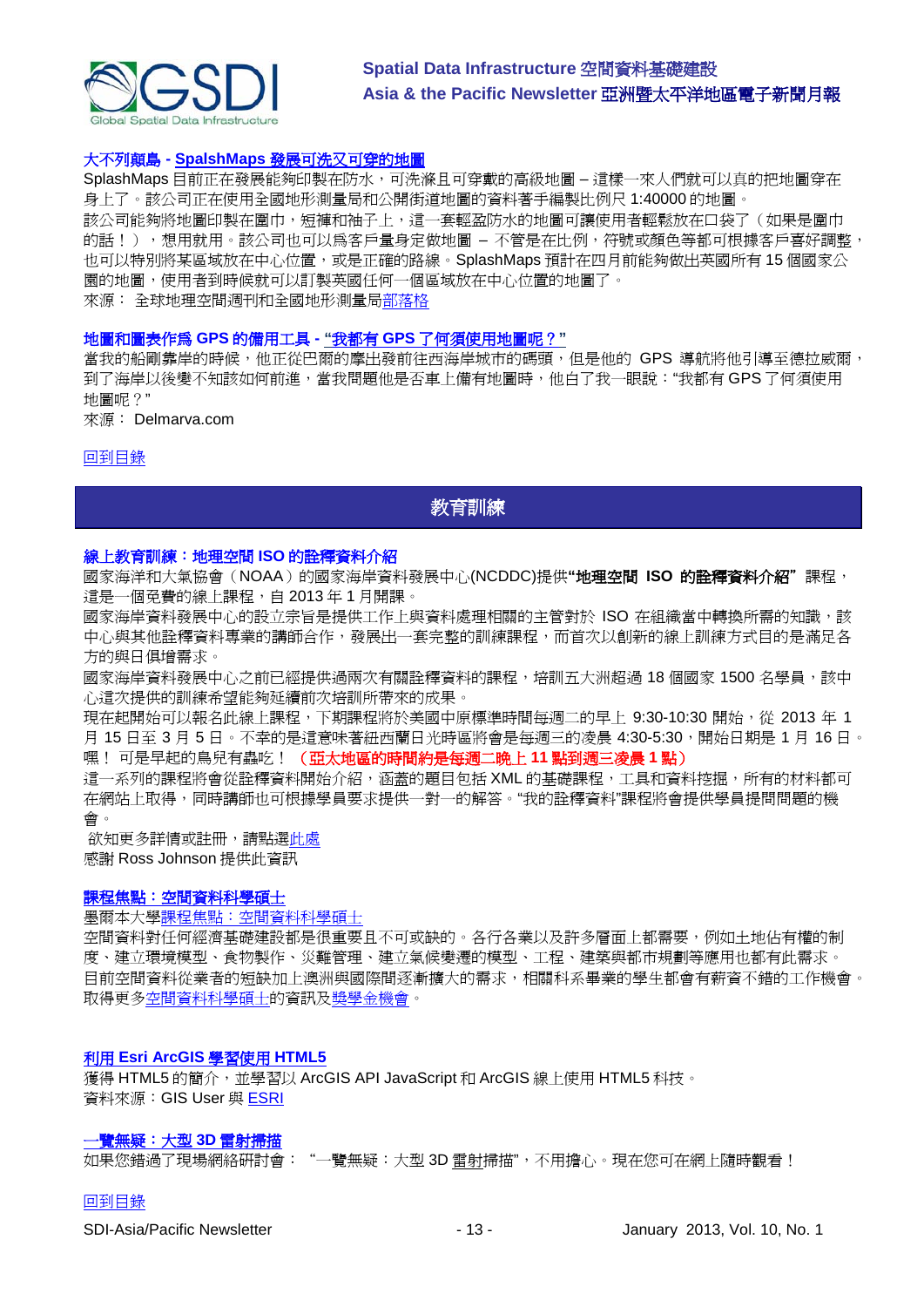

#### [給開放空間社區的電子學習](http://elogeo.nottingham.ac.uk/xmlui)

我們很高興地通知 ELOGeo(利用地理空間的開放數據,開放源碼和開放標準的電子學習框架)的課程資源庫已 準備就緒。

ELOGeo 是英國諾丁漢大學地球空間科學研究中心由 JISC 贊助,並與英國曼徹斯特大學一起合作的計畫資助的 專案,諾丁漢大學地理資訊科學中心和曼徹斯特大學的土衛卓越中心(Mimas Centre of Execellence)合作。 ELOGeo 主要的合作者有開放原始碼地理資訊基金會,開放式地理空間協會(OGC),英國地形測量局,諾丁漢 公開賽,國際製圖協會(ICA)和 gvSIG 協會。

請至 ELOGeo [網站了解更多相關資訊](http://elogeo.nottingham.ac.uk/index.html)

#### **gvSIG** 培訓平台開放給 **gvSIG** 用戶的第一期培訓班課程

gvSIG 協會試圖通過網上課程提供更多的學習機會,並發布新的學習平台:gvSIG 培訓。同時,gvSIG 協會推出 官方認證計畫。

這是自由測繪科學訓練過程的下一步,需要建立線上的培訓中心,拓展到 gvSIG 計畫的可持續性,打破地理障礙, 且由最優秀人才進行訓練。

在這個平台上,你會發現不論在使用者層級或研發者層級上,都有多種語言版的 gvSIG 計畫使用課程的不同應用。 課程清單將視各種團體的不同需要,開發出不同的 gvSIG 和自由測繪科學的專業課程(數據庫,地圖服務器等等) 並逐漸推廣。

gvSIG 培訓提供的課程屬於訓練途徑的一部分,因此需要獲得 gvSIG 的官方認證。

欲了解更多資訊,請參考:

–gvSIG 培訓:<http:[//gvsig–training.com/>](http://gvsig-training.com/)

–gvSIG 認證:<http:[//www.gvsig.com/services/certification>](http://www.gvsig.com/services/certification)

#### 通過遠距教學的地理資訊系統培訓班

新南威爾士州的尼佤利納 **Tafe** 學院(**RiverinaTafe**)

以下的課程,涵蓋所有完整的地理資訊系統課程,這些課程可以透過遠距離教學,讓您在幾個學期中完成學業。 空間資料空間資料系統. (GIS) 的三級證書 [Certificate III in Spatial Information Services](http://www.rit.tafensw.edu.au/nec/nrme/giscourses#Cert III in Spatial Information Services (CPP30109)) (GIS) 空間資料空間資料系統. (GIS) 的四級證書 [Certificate IV in Spatial Information Services](http://www.rit.tafensw.edu.au/nec/nrme/giscourses#Cert IV in Spatial Information Services (CPP40209)) (GIS) 空間資訊服務文憑(GIS) [Diploma of Spatial Information Services](http://www.rit.tafensw.edu.au/nec/nrme/giscourses#Diploma of Spatial Information Services (CPP50207)) (GIS)

來源[:新南威爾士州河](http://www.rit.tafensw.edu.au/nec/nrme/giscourses)

#### [參與式空間資訊管理和溝通培訓手冊現已上線](http://www.cta.int/en/About-us/CTA-news/Participatory-Spatial-Information-Management-and-Communication-Training-Kit-now-available-on-line)

註冊稅務師(CTA)和農發基金(IFAD)合作出版英文和西班牙版的培訓手冊是一項獨特的產品,目的是為了滿 足用戶的需求,確保員工獲得參與空間資訊管理和交流,並提供最好的訓練。線上版本是在 2011 年初開始推出 的,DVD 版本在 2010 年 12 月推出。訓練套件包含 15 個模組。模組涵蓋整個頻譜具有良好的發展實踐光譜 – 動 員社區發展的傳播戰略的基礎上,參與測繪活動的結果。這些模組相關的主題,像是訓練的基本原則、倫理道德 及社區基礎與過程,以及更多技術上的低科技、中科技及高科技的地圖繪製方法。使用者可以決定想要自行了解 什麼內容,以及什麼時候學習。利用多媒體訓練包(MMTK) 方法所製作的產品已經開發出來了;這個方法可以讓 你挑選最符合你需求的模型、單位及要件,並發展出一套適合你個人需求的課程。

出版者:荷蘭和意大利羅馬的國際農發基金的瓦赫寧根農發基金的技術中心 資料來源[:農業和農村合作中心](http://www.cta.int/en/About-us/Who-we-are)

## 募款機會、獎項、獎學金

<span id="page-13-0"></span>[國際科學基金會提供個人研究補助:即日起開放申請](http://www.ifs.se/) 申請截止日期:**2013** 年 **1** 月 **27** 日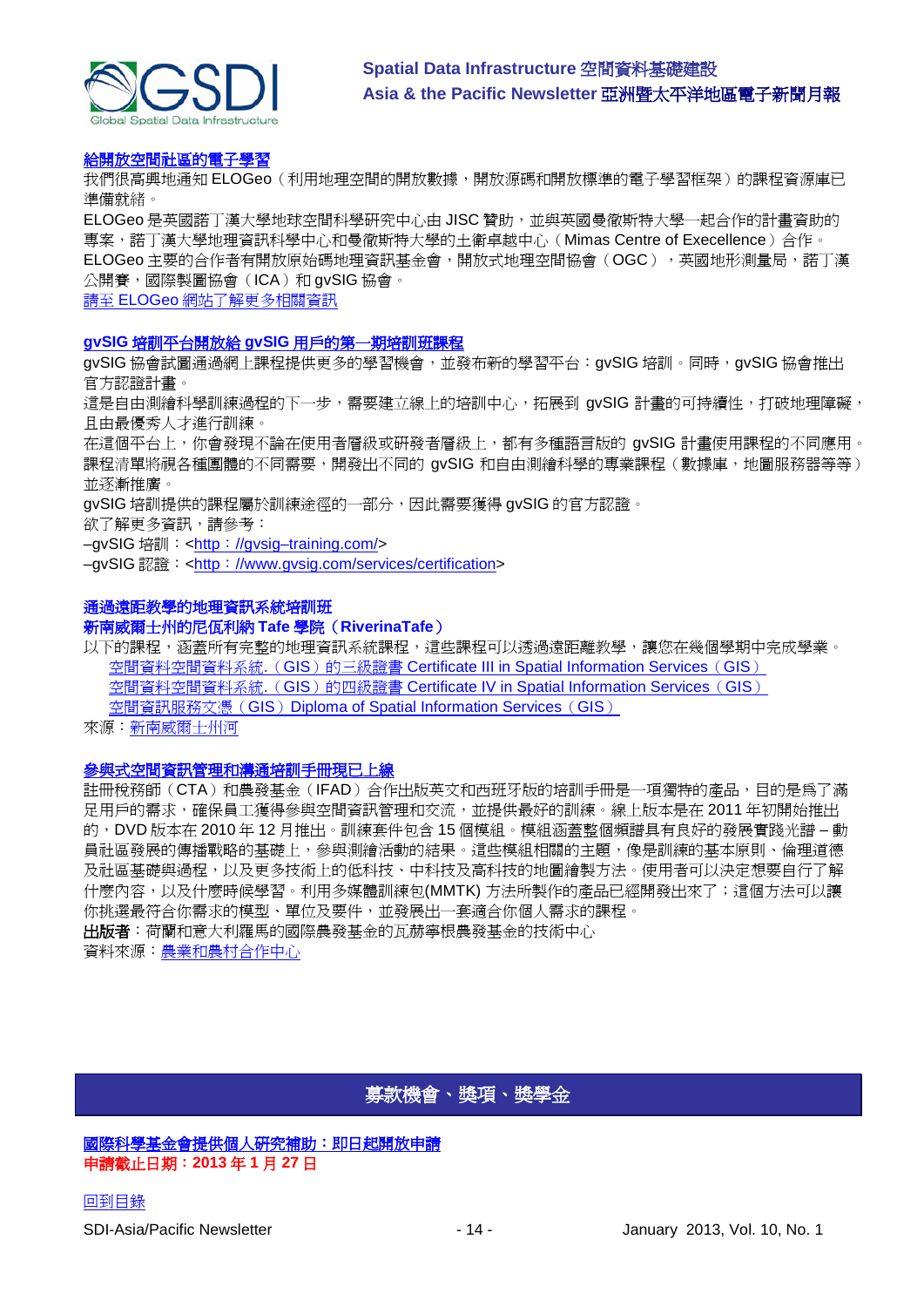

國際科學基金會(IFS)提供發展中國家年輕的科學家申請"個人研究補助",提供長達 3 年的研究計畫。申請人必 須至少有碩士學位,年紀在 35 歲以下(男性)或 40 歲以下(女性),而且必須於國際科學基金會認可的研究國 家中進行研究計畫。

國際科學基金會為提供永續且合適的獎助學金,來源包括國際上的資源和為科學家的服務管道,希望能夠吸引許 多科技和社會方面的研究計畫,相關議題包含:農業,漁業,林業,食品安全,健康和營養,能源,天然產品, 水資源和衛生等。然而,國際科學基金會相信年輕的學者應該要有機會發覺未開發國家中與整體國家息息相關的 問題,透過需求導向題除長期可預測的研究架構,獲得本基金會的補助後,能夠改善研究生物和水資源方面等更 廣泛層面的方法。

本基金會支持的研究國家包括菲律賓,孟加拉,薩摩亞,吉里巴斯,所羅門群島,柬埔寨,寮國,斯里蘭卡,馬 紹爾群島,汶萊,邁克羅尼西亞,東加群島,萬那杜,緬甸,越南,斐濟,巴基斯坦和巴布紐幾內亞。

#### [點子挑戰王](http://www.gmes-masters.com/ideas-challenge)

點子挑戰是全球環境與安全監視大師(GMES Masters)競賽的核心。GMES Masters 邀請學生、企業家、新成 立公司及中小型企業,為 GMES 創新的商業用途提供意見,以確保 GMES Masters 網路線上資料庫的安全。利 用 GMES 資料的可行商業用途的最佳點子將獲頒獎項以茲鼓勵。得獎者將可獲得 10,000 歐元現金,以及一個讓 其想法進一步發展為六個 ESA 商業籌劃中心(BICs)其中之一的機會。籌劃中心至少價值 60,000 歐元。

#### **[ESA App](http://www.gmes-masters.com/esa-app-challenge)** 挑戰

歐洲太空總署(ESA)將頒發 ESA App 挑戰獎給手機全球環境與安全監視(GMES)的最佳應用點子。提案者需 提出一個以上的 GMES 重要主題(土地、海洋環境、大氣、氣候變化、緊急應變管理)。ESA 正在尋求可以讓 企業快速獲利的點子。此應用需包含 GMES 資訊及新聞的基礎應用,以及一個以上可以提供使用者即時地點相關 資料的特定內容模型。優勝者將獲得成為六個全歐 ESA 商業籌劃中心(BICs)其中之一的機會(至少價值 60,000 歐元)。

#### [歐洲太空影像高解析度挑戰](http://www.gmes-masters.com/european-space-0)

歐洲太空影像(EUSI)是歐洲首屈一指的超高解析度(VHR)衛星資料供應商。EUSI 將頒發使用最先進 VHR 衛星資料的最佳應用點子獎。應用的點子必須是容易執行、具永續性、低成本及高效能。參加者需提出詳細的應 用方式,包括商業觀點。優勝者將獲頒價値 20,000 歐元以上的 EUSI 衛星資料套裝軟體,以進一步發展獲獎的應 用點子。

#### **DLR** [環境挑戰](http://www.gmes-masters.com/dlr-environmental)

DLR 正在尋求地球觀測新的應用方式,特別是提供環境及氣候地圖繪製的企劃案,同時也歡迎利用地球觀測來管 理能源永續供應的提案。除了任何型式的非衛星資料之外,提案者須以免費或商業形式取得的既有或即將產生的 地球觀測衛星資料為基礎。由提案者所創造出來的產品或服務應支持來自環境評估機構或企業的專業人員,或者 適用於一般大眾及客戶導向的市場。地區性及全球性的應用與服務均可提案,此外,我們特別歡迎連結服務與使 用者的創新方法,此類提案也必須描述執行的真實情境,與一般大眾或商業利益相關的情境都可以。優勝者將根 據進一步實現該想法所需的要求,獲頒研討會的入場券或得到初步指導的服務。

#### [最佳服務挑戰](http://www.gmes-masters.com/best-service)

最佳服務挑戰邀請服務提供者在重要的全球環境與安全監視大師(GMES)的主題當中,把既有的服務概況上傳 到 GMES 大師競賽的網站上。最佳服務挑戰的主要目的是增進現行地球監測服務及對於歐洲居民利益的了解。優 勝者將得到由歐洲聯盟所財務支持的永續衛星資料名額。

#### **T–**[系統雲端運算挑戰](http://www.gmes-masters.com/t-systems-cloud)

T–系統將頒發雲端運算挑戰獎給最佳的全球環境與安全監視(GMES)應用或服務的點子,這些點子可以利用雲 端運算模型基礎建設服務(IaaS),透過使用者導向的入口網站或行動設備提供需要的地球觀測資料。T–系統將 協助優勝者實踐得獎的計畫。他們將支持優勝者將創新的計畫付諸實行,並成為長期的合作伙伴。

#### [刺激地理空間產業的挑戰](http://geospatialworld.net/index.php?option=com_content&view=article&id=23850:challenge-to-spur-the-geospatial-industry&catid=75:miscellaneous-events)

[回到目錄](#page-0-0) 新加坡土地局推出 OneMap Challenge, 以促進創新地圖運用程式供桌上電腦與行動裝置使用。 OneMap Challenge 提供應用程式發展者一個平台,讓他們透過所開發的應用程式展現他們的創造力。他們發展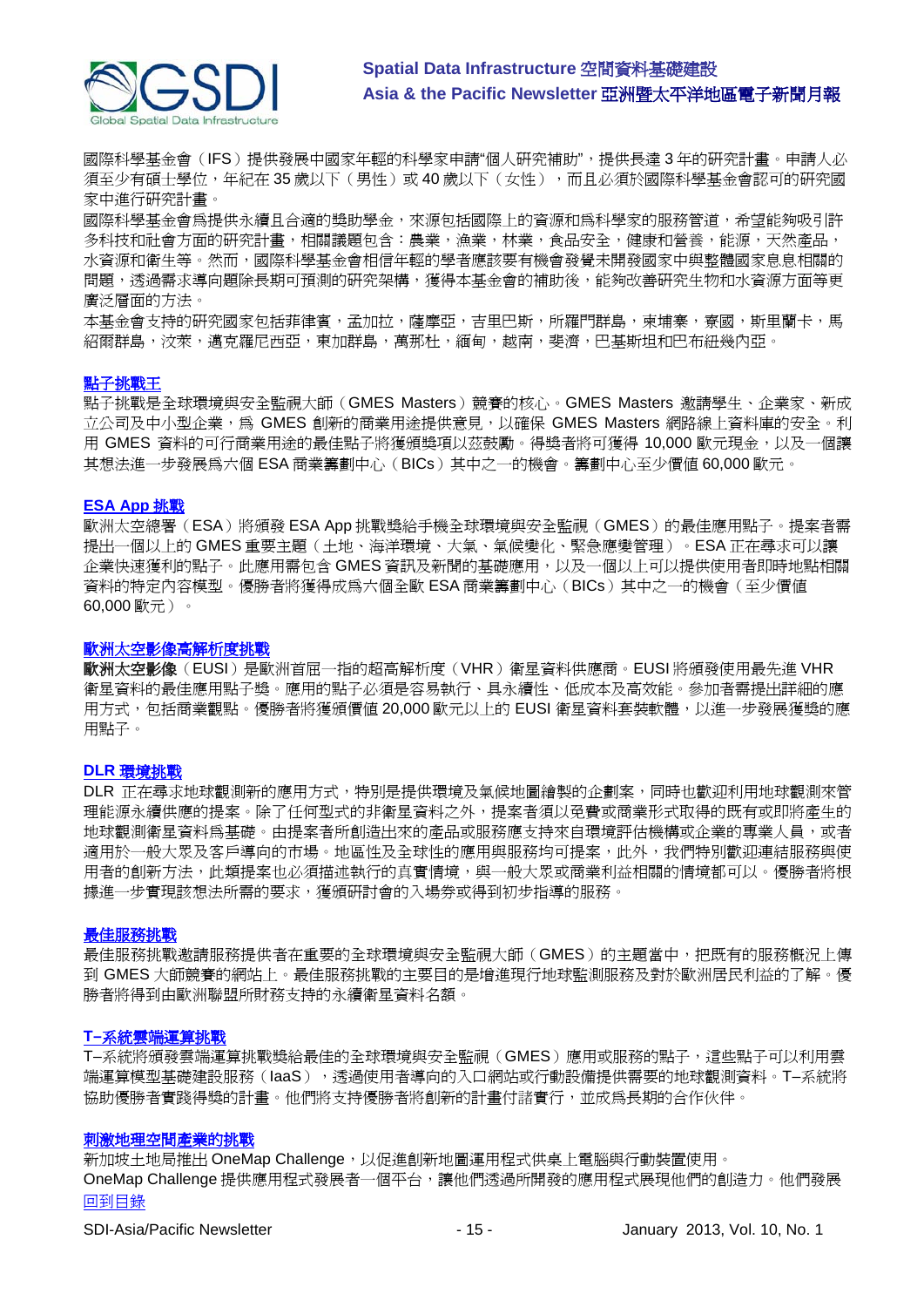

的對象為增加的高科技人口和企業,其中包含由中小企業協會(ASME)代表的人員或企業(中小企業協會 (ASME)為當中一個競賽贊助單位)。The Challenge 同時促進潛在事業夥伴間的合作來創造對企業與一般大 眾有用的位置基礎應用程式。

OneMap Challenge 備有兩項現金\$20,000 元的大獎以及其它吸引人的獎項,被分為兩類 – 於網路瀏覽器上執行 的網路應用程式,與於智慧型手機、平板電腦或其它可攜式裝置執行的行動應用程式。

請至 http:[//www.sla.gov.sg/OneMapChallenge](http://www.sla.gov.sg/OneMapChallenge/) 網頁來獲得更多關於 OneMap Challenge 的資訊,並至 <http://www.facebook.com/OneMap> 瀏覽 OneMap 的 facebook 網頁。

資料來源: Geospatial World and [SLA press release](http://www.sla.gov.sg/htm/new/new2012/new0401.htm)

#### <span id="page-15-0"></span>[回到目錄](#page-0-0)

## 工作機會

#### 地理資訊招聘系統作業局推出新的網站:**[www.gisjobboard.com](http://www.gisjobboard.com/)**

新網站提供發布和搜索地理資訊系統與地理空間學科工具給員工和求職者。

地理資訊系統作業局已推出一個專門處理地理資訊系統和其他地理空間學科的新網站。新網站使得雇主和求職者 容易發布內容和搜索履歷表。該網站成立的宗旨是滿足 GIS 社群日益增長的需求,並幫助招聘和搜尋工作。訪客 還可以選擇不同的語言來瀏覽網站,使得他們更方面獲得他們要的資訊。

註冊用戶可以通過電子郵件使得他們更方便地獲得他們有興趣的工作或履歷表。除此之外,使用者如果有聯繫別 人的需求,也可以使用私人訊息。

欲得知更多有關地理資訊系統工作作業局的詳細資訊,請參觀他們的網站,網址在 **[www.gisjobboard.com](http://www.gisjobboard.com/)**

#### <span id="page-15-1"></span>[回到目錄](#page-0-0)

## 會議活動內容

#### **[GISSA Ukubuzana 2012](http://www.eepublishers.co.za/article/gissa-ukubuzana-2012-conference-proceedings.html)** 年大會秩序冊

大約有 600 位的代表團及 66 位參展者參加 GISSA Ukubuzana 的 2012 年大會,大會是在 2012 年 10 月 2 日-4 日於南非約翰尼斯堡的 Emperors Palace 酒店舉行。GISSA Ukubuzana2012 年大會大約發表了 60 篇的期刊學 術論文、一般論文、短篇論文及海報論文。比較特別的代表團有當地政府、人口統計學及移動主流。

#### 文件**:** 第 **19** [屆聯合國亞太區域製圖會議](http://unstats.un.org/unsd/geoinfo/RCC/unrccap19.html?)

第 19 屆聯合國亞太區域製圖會議(UNRCC-AP)於 2012 年 10 月 29 日-11 月 1 日在泰國曼谷舉行。這次活動的資 料可上網下載。亞太地區地理資訊常設委員會 (PCGIAP)決定更名為 UNGGIM-AP。

#### 第 **4** [屆數位地球高峰會在紐西蘭威靈頓圓滿閉幕](http://digitalearth-isde.org/news/367)

一年舉辦 2 次的數位地球高峰會,第 4 屆於 9 月 2-4 日在紐西蘭威靈頓舉行,主辦單位是數位地理國際研討會 (ISDE)。這次高峰會的主題為「數位地球及科技」,由威靈頓市議會及紐西蘭土地資訊局所共同舉辦。本次會議 的三個主題包括數位環境、恢復活力的城市,以及成長的數位。會中有 15 位主講人及 75 份簡報,吸引大約來自 超過 20 個國家的 200 位代表與會。

## 會議及活動

<span id="page-15-2"></span>如您欲了解最新一期的活動或國際上關心的重要議題,請瀏覽 GSDI 網站上的會議活動公告,本次列出的活動清 單僅限於亞太地區的會議。

#### 歡迎對此會議,活動消息,和通訊有興趣的訂戶來信洽詢。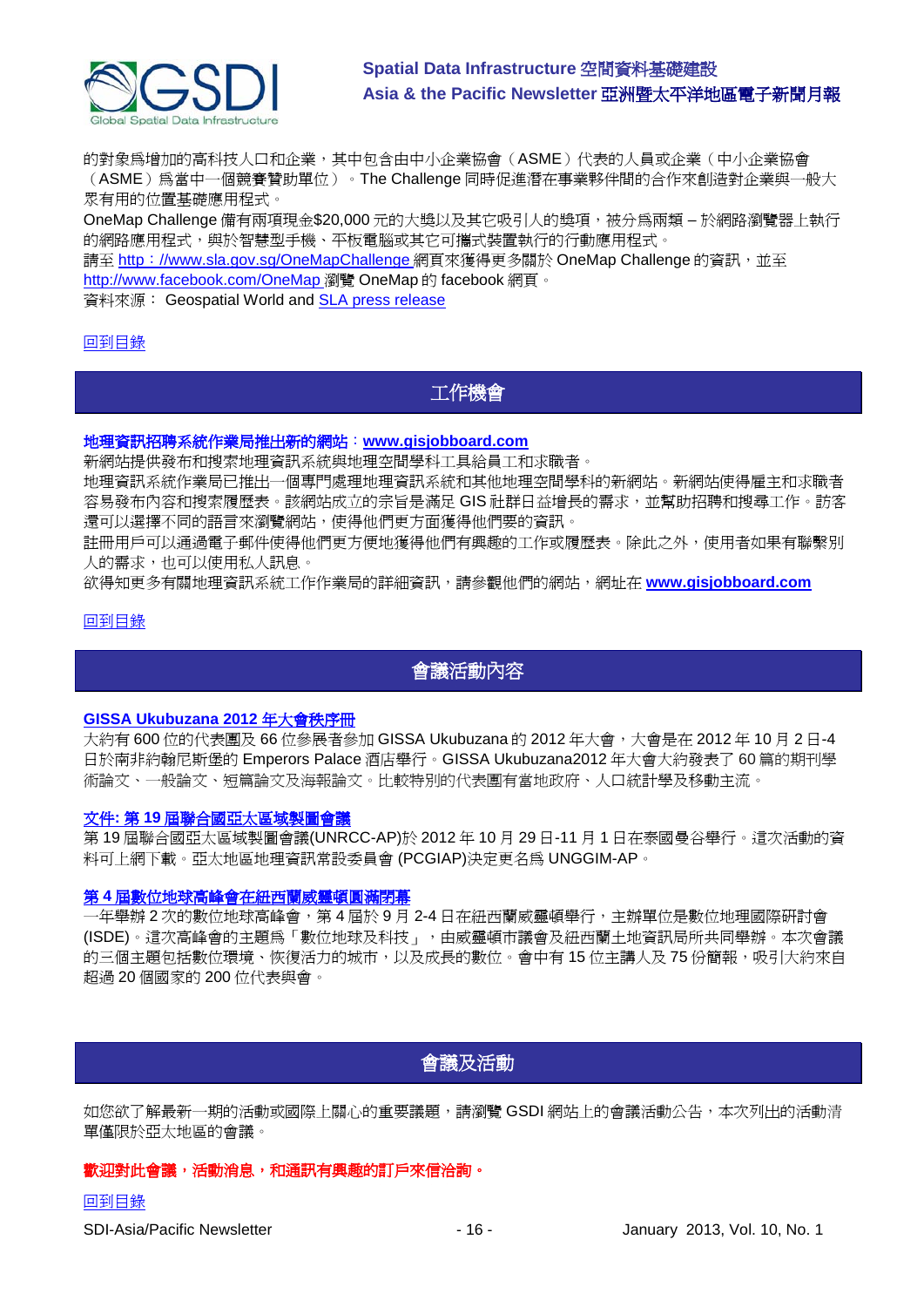

#### 有興趣舉辦 **AARSE 2014** [年和今後會議](http://lists.gsdi.org/pipermail/sdi-africa/2010-November/001135.html)

徵求有興趣在未來或 2014 年 10 月舉辦第 10 屆「非洲環境遙控偵測協會」(AARSE)兩年一度國際會議的夥伴。 第 9 屆將會在 2012 年 10 月於摩洛哥舉行。

| 日期                | 地點           | 活動                                                                                                                                                                                                                                                                                                                                                                 |
|-------------------|--------------|--------------------------------------------------------------------------------------------------------------------------------------------------------------------------------------------------------------------------------------------------------------------------------------------------------------------------------------------------------------------|
| 2013年1月           |              |                                                                                                                                                                                                                                                                                                                                                                    |
| 1月22日-24日         | 海德拉巴<br>印度   | 2013年印度地理空間論壇<br>印度地理空間論壇,是印度主要的地理空間盛事之一,代表著印度科<br>技及經濟的成就,它把焦點放在像是印度這樣成長中的經濟強權,以<br>及其影響國內甚至全球的重大計劃。這個論壇的設計與接下來的第<br>12個5年計劃一致,明確地把焦點放在任務型計劃及即將到來的科<br>技進步,它將呈現一個聲音結構,展現地理空間科技的潛能,以達成<br>進步且永續的經濟成長。2013年印度地理空間論壇的與會技術提供<br>者、陣列使用者、決策者及學者,藉由討論、硏究及知識分享的機<br>會,爲單一平台帶來地理空間社群的願景光譜並讓他們受益。本次會<br>議的主題為「 <b>走向地理空間經濟」</b> ,這項計劃的架構是滿足來自與國<br>際發展計劃相關的單位決策者及政策制定者的需求。 |
| 2013年2月           |              |                                                                                                                                                                                                                                                                                                                                                                    |
| 2月4日-6日           | 多哈           | 第2屆全球地理空間資訊管理高級研討會                                                                                                                                                                                                                                                                                                                                                 |
| "最新"<br>2月11日-13日 | 卡達<br>丹佛     | 議程,<br>國際 LiDAR 地圖繪製研討會 (ILMF)                                                                                                                                                                                                                                                                                                                                     |
|                   | 美國           | 徵求論文,邀請有興趣者於 2012年9月28日前網路提交摘要<br>連絡                                                                                                                                                                                                                                                                                                                               |
| 2013年3月           |              |                                                                                                                                                                                                                                                                                                                                                                    |
| 3月11日-15日<br>"最新" | 伊斯蘭堡<br>巴基斯坦 | 聯合國/巴基斯坦國際會議 - 探討太空科技對於食品和水源安全的整<br>合使用                                                                                                                                                                                                                                                                                                                            |
| 3月18日-19日         | 新加坡          | 第1屆 ACE 年度國際大會<br>徵求 2013 年論文<br>重要日期<br>論文全文提交日期: 2012年11月23日<br>作者通知: 2012年12月7日<br>完稿論文截止日: 2012年12月31日<br>提早註冊截止日: 2013年1月18日<br>最後註冊截止日: 2013年2月13日<br>連絡                                                                                                                                                                                                     |
| 3月25日-27日         | 安曼<br>約旦     | 2013年中東空間資料基礎建設<br>中東的地理資料系統及其功能的發展相當快速。過去十年來,政府了<br>解到毎天取得與使用大量資料的必要性。個體部門或單位擁有工具來<br>分析、使用及散播資料會在政府,甚至在國家層級造成缺口。參加由<br>約旦皇家地理中心所舉辦的空間資料基礎建設中東大會的好處:<br>- 探索地理資料系統,以及您所屬機關如何從聯合及可達成計劃中獲<br>得利益<br>- 與資深政府決策者討論未來的 SDI 發展計劃<br>- 了解末端使用者的 GIS,以及地理空間規定與考量的解決方案<br>- 找出面臨建置 SDI 的挑戰,以及克服的方法<br>- 了解如何透過 SDI 的發展改善政府部門的溝通<br>- 學習最新科技,以及最適合您 SDI 計劃的科技               |
| 2013年4月           |              |                                                                                                                                                                                                                                                                                                                                                                    |
| 4月15日19日          | 坎培拉          | 2013年測量及空間科學會議                                                                                                                                                                                                                                                                                                                                                     |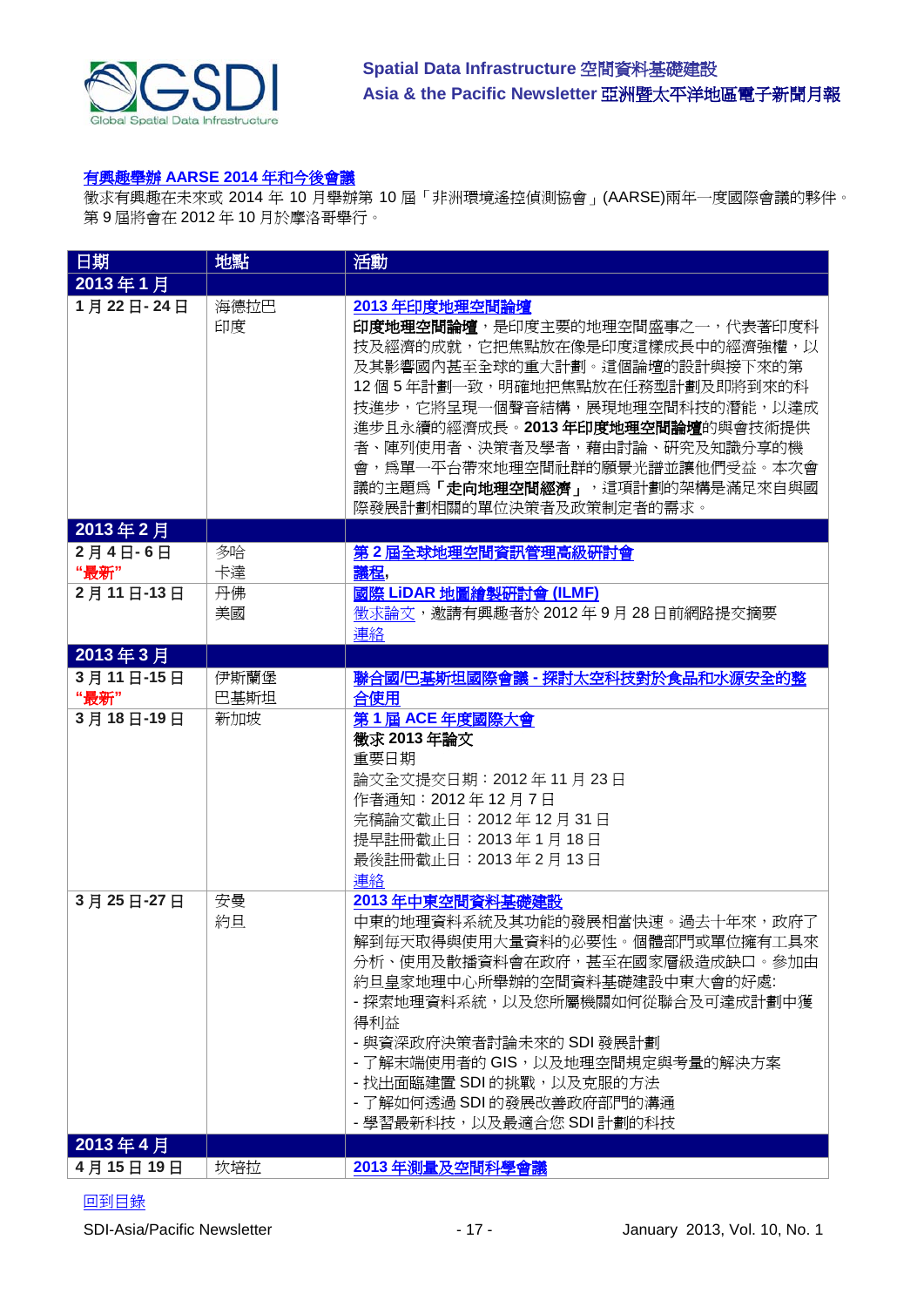

|           | 澳洲<br>$\mathbb{Q}$    | 徵求論文日期延至 2012 年 10 月 6 日                                    |
|-----------|-----------------------|-------------------------------------------------------------|
|           |                       |                                                             |
| 4月22日-26日 | 北京                    | 第 35 屆環境遙測國際討論會(ISRSE35)                                    |
|           | 中國                    | 第 35 屆環境遙測國際討論會的論文由英國 IOP 出版公司出版。秩序                         |
|           |                       | 冊則可以透過 IOP 會議錄: 地球及環境科學取得。所有出版的論文由                          |
|           |                       | El Compendex 提供檢索。                                          |
|           | 35th International St | 歡迎對於 ISRSE35 主題有興趣的作者提交原始手稿。根據 IOP 會議                       |
|           |                       | 錄同儕審閱政策的規定,提交至ISRSE35的原稿需經過同儕審閱以                            |
|           |                       | 確保其高品質的科學內容及書寫流暢無誤的英文。                                      |
|           |                       | 摘要提交                                                        |
|           |                       | 意者應提交論文概要。                                                  |
|           |                       | ● 所有提交資料以英文書寫。                                              |
|           |                       | ● 摘要需在2012年9月30日之前交至技術程序委員會。                                |
|           |                       | ● 論文接受通知將在2012年12月10日前寄發。                                   |
|           |                       | ● 每一位論文發表作者需在2013年2月25日星期一之前完成註冊並支                          |
|           |                       | 付註冊費,以確保其論文列於程序冊當中。                                         |
|           |                       | •請透過下列網站提交摘要                                                |
|           |                       | http://www.isrse35.org                                      |
|           |                       | • 所有摘要需以網路方式提交。                                             |
|           |                       | 重要日期:                                                       |
|           |                       | 開放報名:2012年9月10日星期一                                          |
|           |                       | 摘要提交截止日: 2012年9月30日星期日                                      |
|           |                       | 專題硏討會報名截止日: 2012年10月30日星期二                                  |
|           |                       | 通知寄發日:2012年12月10日星期一                                        |
|           |                       | 早鳥報名截止日: 2013年1月25日星期五                                      |
|           |                       | 定稿論文截止日: 2013年2月15日星期五                                      |
|           |                       | 作者報名截止日: 2013年2月25日星期一                                      |
|           |                       | 標準報名截止日: 2013年4月15日星期一                                      |
|           |                       | 連絡方式:                                                       |
|           |                       | ISRSE35 Secretariat (秘書處)                                   |
|           |                       | E-Mail: isrse35@ceode.ac.cn                                 |
|           |                       | Tel: +86 10 8217 8969                                       |
|           |                       | Fax: +86 10 8217 8968                                       |
|           |                       | 網站 www.isrse35.org                                          |
|           |                       | 地址: 中國科學院地球觀測及數位地球中心 (Center for Earth                      |
|           |                       | Observation and Digital Earth, CAS), No. 9 Dengzhuang South |
|           |                       | Road, Haidian District, Beijing 100094, P.R. China          |
| 4月24日-26日 | 新西伯利亞                 | 西伯利亞 - Interexpo GEO-西伯利亞 2013                              |
|           | 俄羅斯                   | 第4屆國際展覽及科學代表大會"Interexpo GEO-Siberia-2013",會                |
|           |                       | 議主題 - 「環境管理及永續發展的先進地理空間及測量技術」                               |
|           |                       | 連絡: http://www.ssga.ru/main/news/view/428/1/5555.html       |
| 4月25日-26日 | 新加坡                   | 第1屆亞太 3D 文件大會                                               |
|           |                       | <i>連結</i> 3D 社群                                             |
| 2013年5月   |                       |                                                             |
| 5月1日-3日   | 台南                    | 第8屆行動地圖繪製技術國際討論會 (MMT 2013)                                 |
|           | 台灣                    | MMT 是國際遙測學會正式認可的學術會議。                                       |
|           |                       | MMT 2013年討論會舉行日期: 2013年5月1日-3日                              |
|           |                       | MMT 2013 夏令營: 2013年4月29日-30日                                |
|           |                       | 連絡: http://conf.ncku.edu.tw/mmt2013/index.htm               |
| 5月6日-10日  | 阿布加                   | FIG 工作周                                                     |
|           | 奈及利亞                  | 本工作周將聚集來自全球的測量員及土地專家共同討論非洲的重大議                              |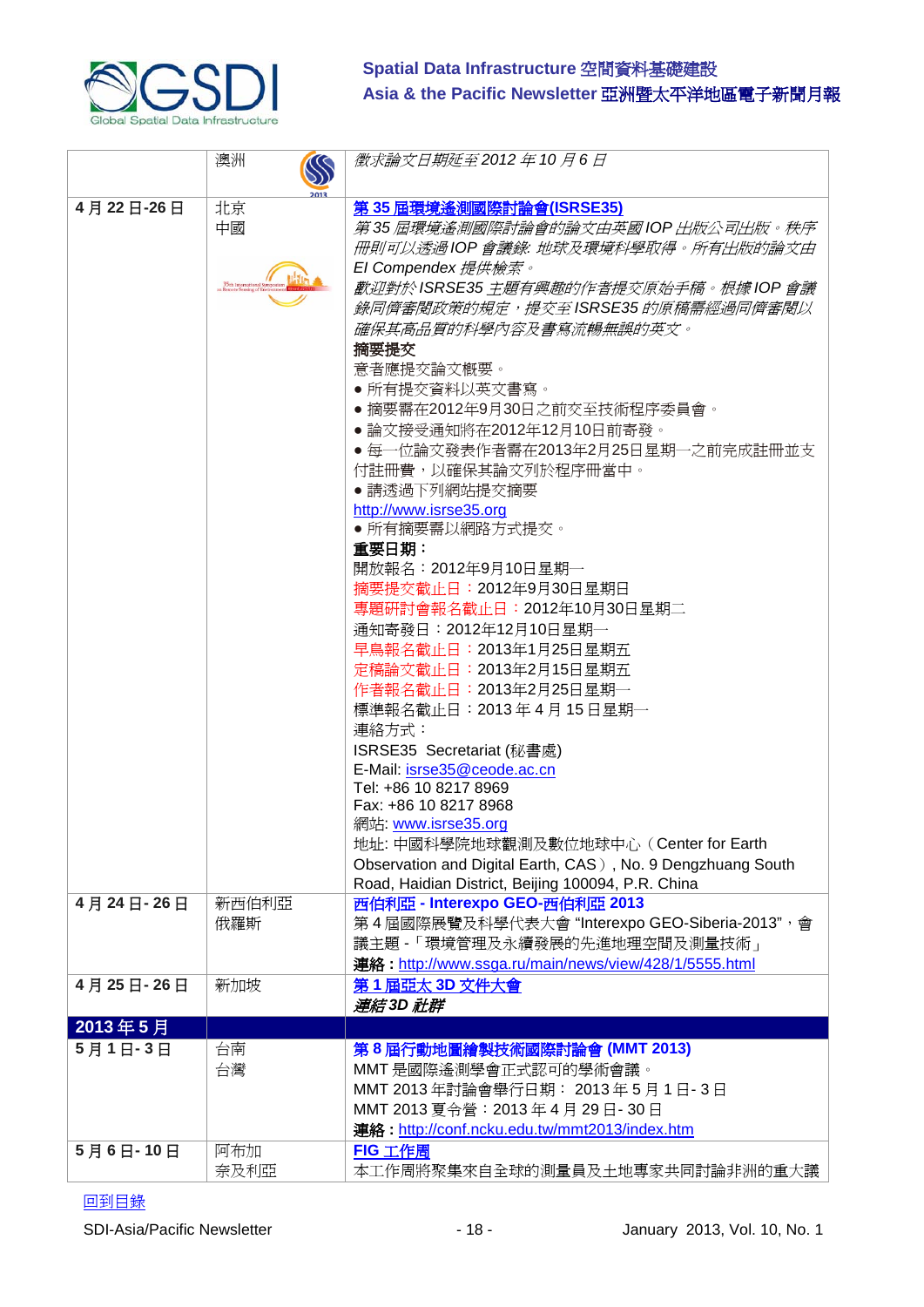

|           |      |                                                    | 題。本會議是由 FIG,以及 FIG 在奈及利亞的三個會員協會之一的奈                             |
|-----------|------|----------------------------------------------------|-----------------------------------------------------------------|
|           |      | 及利亞測量員研究中心 (NIS) 所共同舉辦。                            |                                                                 |
| 5月13日-16日 | 鹿特丹  |                                                    | <b>地理空間論壇</b> 是一個展覽暨會議,總是能以其發人省思的相關主題激                          |
|           | 荷蘭   |                                                    | 發地理空間社群。今年的會議將安排於 2013 年 5 月 13-16 日,在荷                         |
|           |      |                                                    | 蘭鹿特丹的 Beurs 世界貿易中心舉行;其主要目的爲增加我們對於                               |
|           |      |                                                    | 目前以地理空間產業來增加價值的貨幣化觀念的了解;主題爲「 <b>貨幣</b>                          |
|           |      | 化地理空間價値及實務」。                                       |                                                                 |
|           |      | 請提交你的摘要。詢問。                                        |                                                                 |
|           |      | 重要日期 -                                             |                                                                 |
|           |      | 摘要提交截止日                                            | 2012年10月15日                                                     |
|           |      | 摘要接受通知/拒絕通知                                        | 2012年11月4日                                                      |
|           |      | 演講者登記                                              | 2012年12月15日                                                     |
| 2013年6月   |      |                                                    |                                                                 |
| 6月24日-27日 | 胡志明市 |                                                    | 第8屆地理分析、都市模型、空間統計國際大會(GEOG-AND-MOD                              |
|           | 越南   | 13)                                                |                                                                 |
|           |      | 既                                                  |                                                                 |
|           |      | 2013年計算科學及其應用國際大會 (ICCSA 2013)                     |                                                                 |
|           |      | 論文提交請至: http://ess.iccsa.org/                      |                                                                 |
|           |      |                                                    | [請別忘了在下拉式所有硏討會選單中選擇「 <b>地理分析、都市模型、</b>                          |
|           |      | 空間統計 GEOG-AND-MOD 13, 研討會                          |                                                                 |
|           |      | 重要日期                                               |                                                                 |
|           |      | 2013年1月31日:論文全文提交截止日<br>2013年3月10日: 接受通知           |                                                                 |
|           |      | 2013年4月6日: 完稿論文截止日                                 |                                                                 |
|           |      | 2013年6月24-27日: ICCSA 2013年大會                       |                                                                 |
|           |      |                                                    |                                                                 |
|           |      |                                                    |                                                                 |
| 2013年7月   |      |                                                    |                                                                 |
| 7月2日-5日   | 薩爾茲堡 | 2013年 GI 論壇 - 建立 GI 社會                             |                                                                 |
|           | 奧地利  |                                                    | 國際 GI 論壇吸引了對於討論 GI 科學的進步與新觀點有興趣的各學                              |
|           |      |                                                    | 科領域的觀眾參加。GI 論壇主題為地理資訊科學的創新研究及學                                  |
|           |      |                                                    | 習,焦點為 GIS 社群的硬體、軟體、組織件、智能件及其相互關                                 |
|           |      |                                                    | 係。特別歡迎年輕硏究人員貢獻及討論他們的硏究。除了科學家之<br>外,還有來自學術界、企業及教育界生氣勃勃的群體,準備來學習新 |
|           |      |                                                    | 的觀念及探索新的研究。GI 論壇和德文會議地理信息應用 -                                   |
|           |      |                                                    | AGIT_同時舉行。這兩個大會共同擁有大約 1200 位的與會者、創新                             |
|           |      | 的 AGIT EXPO 展覽及激勵的社會活動。                            |                                                                 |
|           |      | 論文提交截止日: 2013年2月1日                                 | 連絡                                                              |
| 7月16日-18日 | 黃金海岸 | <b>IGNSS 2013</b>                                  |                                                                 |
|           | 澳洲   | 國際全球導航衛星系統(IGNSS)學會公司很高興宣布舉行 IGNSS                 |                                                                 |
|           |      | 2013大會                                             |                                                                 |
|           |      | <i>摘要提交截止日:</i> 2013年2月4日星期─                       |                                                                 |
|           |      | 網路摘要提交資料及摘要範本將及時在 IGNSS 學會網站更新。                    |                                                                 |
|           |      | <i>同儕審査論文及非同儕審査論文提交:</i>                           |                                                                 |
|           |      |                                                    | 同儕審查論文及非同儕審查論文網路提交相關資訊將適時在 IGNSS                                |
|           |      | <u>學會網站</u> (點選這裡)更新。                              |                                                                 |
|           |      | IGNSS 免費會員:                                        |                                                                 |
|           |      | 免費登記爲 IGNSS 學會會員。 填寫網路會員申請表格。<br>成爲會員的好處包括減少大會註冊費。 |                                                                 |
|           |      | 連絡: http://www.ignss.org/                          |                                                                 |
| 7月21日-26日 | 墨爾本  | IEEE 國際地理科學及遙測研討會(IGARSS)                          |                                                                 |